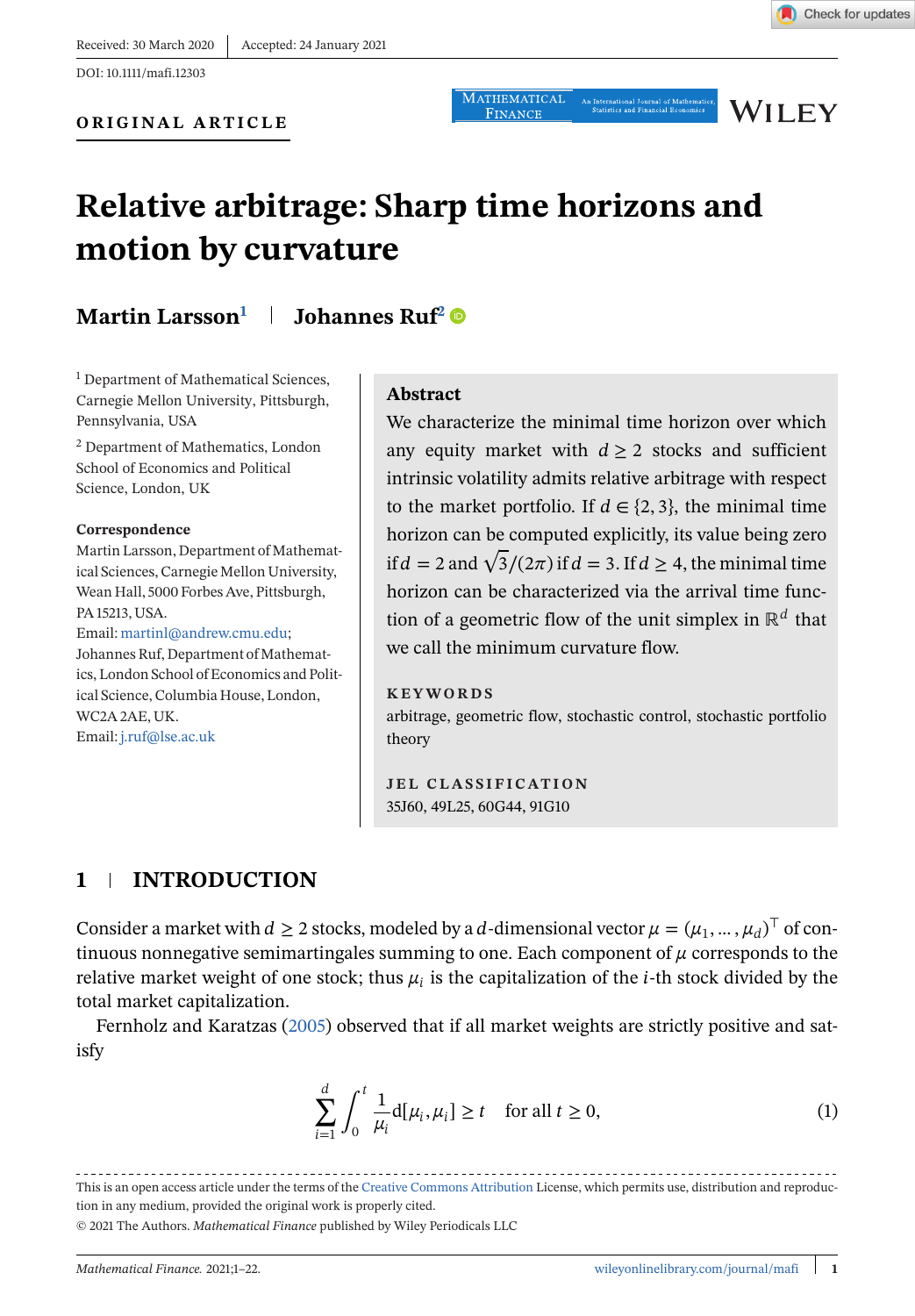then there exists some time  $\overline{T}$  such that relative arbitrage is possible with respect to the market over any time horizon [0, T] with  $T > \overline{T}$  (precise definitions are provided below). However, this left open the question whether such markets allow for relative arbitrage over arbitrary time horizons, including very short ones. About ten years later, Fernholz et al. [\(2018\)](#page-21-0) showed that this is not always possible. They provided an example of a market  $\mu$  that satisfies [\(1\)](#page-0-0) but does not allow for short-term relative arbitrage. Still, it remains open how to characterize the precise time  $T_* \in (0, \overline{T}]$ such that a market satisfying [\(1\)](#page-0-0) always allows for relative arbitrage over [0, T] when  $T > T_*$ , but not always when  $T < T_*$ .

In this paper we take a step toward answering this question. To do so, we work with a strengthening of [\(1\)](#page-0-0), only considering markets that satisfy the trace condition

$$
\text{tr}[\mu, \mu](t) = \sum_{i=1}^{d} [\mu_i, \mu_i](t) \ge t \quad \text{for all } t \ge 0.
$$
 (2)

Our goal is to determine the smallest time  $T_*$  such that every market satisfying (2) allows for relative arbitrage over any time horizon [0, T] with  $T > T_*$ .

To achieve this goal, we formulate an optimal control problem. Its value function takes an argument  $\mu_0$  in the unit simplex and returns a nonnegative number  $T_*(\mu_0)$ . This number is the infimum over those T such that there exists a market  $\mu$ , that satisfies  $\mu(0) = \mu_0$  and (2), and, moreover, is free of relative arbitrage over  $[0, T]$ . Thanks to an application of the fundamental theorem of asset pricing, it actually suffices to consider markets  $\mu$  that are martingales until they reach the boundary of the simplex.

In the case of  $d = 3$  stocks, the Hamilton–Jacobi–Bellman equation of this control problem (see [\(14\)](#page-8-0) below) turns out to be a well studied partial differential equation arising in geometric analysis. Indeed, in this case the solution is the arrival time function of the so called mean curvature flow. Using known properties of this flow, we are able to explicitly compute the worst-case time  $T_* = \max_{\mu_0} T_*(\mu_0)$ , where the maximum is taken over the unit simplex in ℝ<sup>3</sup>. Its value is the  $T_* = \frac{\max_{\mu_0} T_* (\mu_0)}{2\pi}$ , where the maximum is taken over the unit simplex in  $\kappa$ . Its value is  $T_* = \frac{\sqrt{3}}{2\pi}$ ; see Theorem [4.6.](#page-16-0) In higher dimensions, the Hamilton–Jacobi–Bellman equation still has a geometric meaning, now as a description of what we call the minimum curvature flow. This flow is less well studied than the mean curvature flow, though it is closely related to the codimension flow of Ambrosio and Soner [\(1996\)](#page-20-0). The partial differential equation for the arrival time of the minimum curvature flow is the subject of our companion paper Larsson and Ruf [\(2020\)](#page-21-0).

Here is the outline of this paper. Section [2](#page-2-0) introduces some notation and the relevant financial concepts, such as trading strategies and relative arbitrage. Section [3](#page-4-0) provides a representation of  $T_* = \max_{\mu_0} T_*(\mu_0)$  in terms of an optimization problem that maximizes the essential infimum of the exit time of martingales with sufficient volatility. Section [4](#page-5-0) discusses the case  $d = 3$ , where an explicit numerical value for  $T_*$  is obtained. Next, Section [5](#page-16-0) provides the results for the general case  $d \geq 4$  by connecting the value function of the control problem to the arrival time of the so called minimum curvature flow. Section [6](#page-19-0) concludes by posing several open problems.

We end this introduction by providing some additional pointers to the literature discussing the existence of short-term relative arbitrage in the presence of sufficient intrinsic volatility, where intrinsic volatility has several but related meanings in the literature. Fernholz [\(2002\)](#page-21-0) observes that there exists relative arbitrage over sufficiently long time horizons, provided that the market is diverse, that is, max<sub>1≤i≤d</sub>  $\mu_i \leq 1-\delta$  for some  $\delta > 0$  and the instantaneous covariance matrix of the stock returns is uniformly elliptic. Under the same conditions, Fernholz et al. [\(2005\)](#page-21-0) later prove

<span id="page-1-0"></span>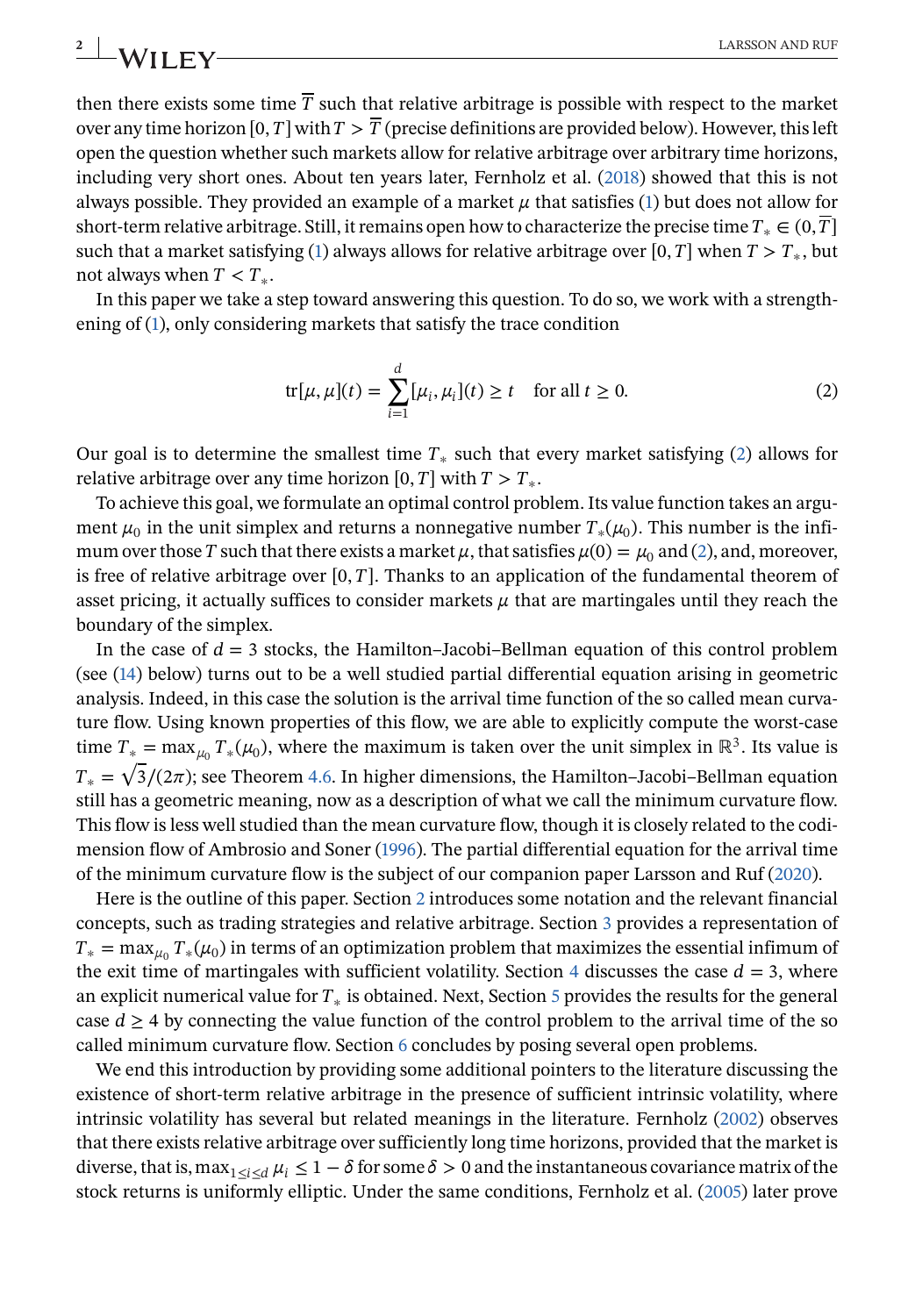<span id="page-2-0"></span>that there exists relative arbitrage indeed over any time horizon. It is difficult to check statistically whether the instantaneous covariance matrix has eigenvalues bounded away from zero. Thus, Fernholz and Karatzas [\(2005\)](#page-21-0) consider instead a scaled version of [\(1\)](#page-0-0) which is easier to verify empirically. They prove that this suffices to guarantee relative arbitrage over long time horizons. Banner and Fernholz [\(2008\)](#page-20-0) prove that relative arbitrage over any time horizon exists if no stock defaults and the smallest stock is sufficiently volatile. Fernholz and Karatzas [\(2010\)](#page-21-0) prove that in a uniformly elliptic Markovian model satisfying [\(1\)](#page-0-0), relative arbitrage over any time horizon exists. Pal [\(2019\)](#page-21-0) shows the existence of asymptotic short-term arbitrage opportunities as the number of stocks tends to infinity and an appropriate notion of sufficient volatility is assumed to hold. For some general introduction to stochastic portfolio theory and relative arbitrage we refer to Fernholz and Karatzas [\(2009\)](#page-21-0) and Vervuurt [\(2015\)](#page-21-0).

# **2 MARKET MODELS, ARBITRAGE, AND THE SMALLEST HORIZON**

Let  $\Delta^d = \{x \in [0,1]^d : x_1 + \cdots + x_d = 1\}$  for  $d \ge 2$  denote the unit simplex in  $\mathbb{R}^d$ . A *market* or a *market weight process* is a  $\Delta^d$ -valued continuous semimartingale  $\mu = (\mu_1, ..., \mu_d)^\top$  defined on some stochastic basis ( $\Omega$ ,  $\mathcal{F}$ ,  $(\mathcal{F}_t)_{t>0}$ , P). In this paper, (in)equalities are understood P-almost surely. As mentioned in the introduction, each component of  $\mu$  represents the relative capitalization of a stock. Note that  $\mu$  is allowed to take values in all of  $\Delta^d$ , including the boundary.

A *trading strategy* is an  $\mathbb{R}^d$ -valued  $\mu$ -integrable predictable process  $\theta$ , and its *relative value process* is defined by  $V^{\theta} = \theta^{\top} \mu$ . It is called *self-financing* if

$$
V^{\theta} = V^{\theta}(0) + \int_0^{\cdot} \theta^{\top} d\mu.
$$

There is no bank account in this model. All self-financing trading strategies are fully invested in the stock market at all times. Moreover, wealth is measured in units of the total market capitalization, or*relative to the market*. Put differently, the market portfolio is the numeraire, and the market weights  $\mu_i$  are the stocks' market capitalizations expressed in this numeraire. This explains the definition of the relative value process, the self-financing condition, as well as the usage of the word *relative*.

We now define the relevant arbitrage concept for this paper. This turns out to coincide with the classical no-arbitrage condition (NA), expressed in the numeraire currently in use. The terminology is chosen to emphasize this choice of numeraire.

**Definition 2.1.** Given a constant  $T > 0$ , a trading strategy  $\theta$  is called a *relative arbitrage over (time horizon*)  $[0, T]$  if  $V^{\theta} \ge 0$ ,  $V^{\theta}(T) \ge V^{\theta}(0)$ , and  $P(V^{\theta}(T) > V^{\theta}(0)) > 0$ .

Markets that satisfy [\(2\)](#page-1-0) admit relative arbitrage over [0, T], provided  $T > 1 - |\mu(0)|^2$ . This can be proved using (additively) functionally generated strategies, which are constructed as follows. Let  $G: \mathbb{R}^d \to \mathbb{R}$  be a concave and  $C^2$  function. The functionally generated trading strategy associated with  $G$  is then given by

$$
\theta = \nabla G(\mu) + (G(\mu) + \Gamma^G - \nabla G(\mu)^T \mu)\mathbf{1},
$$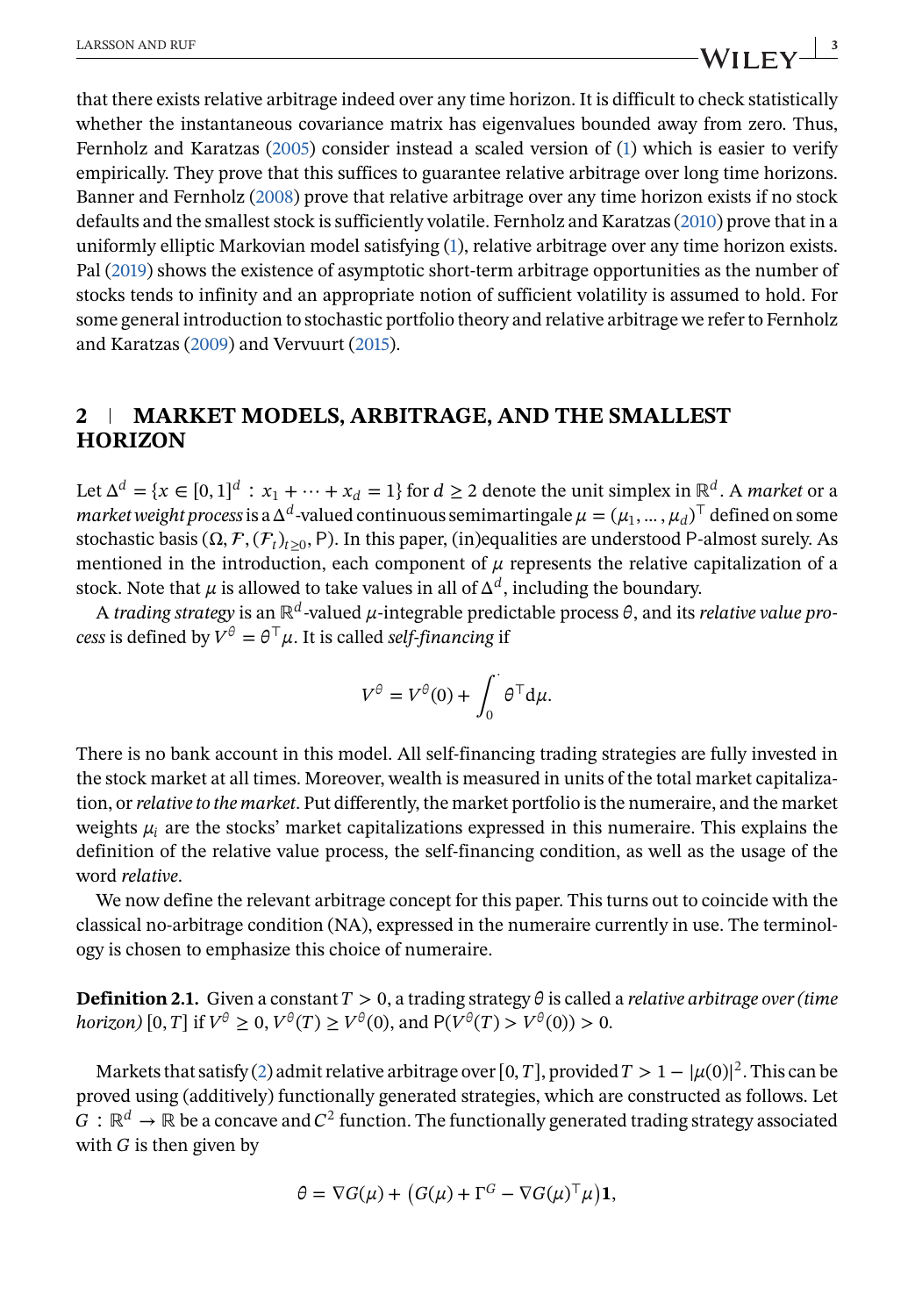<span id="page-3-0"></span>where 1 denotes the  $d$ -dimensional column vector of ones, and

$$
\Gamma^{G} = -\frac{1}{2} \sum_{i,j=1}^{d} \int_{0}^{1} \partial_{ij}^{2} G(\mu) d[\mu_{i}, \mu_{j}]
$$
 (3)

is a nondecreasing finite-variation process. An application of Itô's formula yields that  $\theta$  is indeed self-financing, with relative value process

$$
V^G = G(\mu) + \Gamma^G.
$$

For further details on this class of trading strategies, we refer to Karatzas and Ruf [\(2017\)](#page-21-0), where additively functionally generated trading strategies are introduced and studied.

Consider now the function

$$
Q(x) = 1 - |x|^2 = 1 - \sum_{i=1}^{d} x_i^2, \qquad x \in \Delta^d.
$$
 (4)

We then get  $\Gamma^Q = \text{tr}[\mu, \mu]$  for the process in (3), and the functionally generated trading strategy associated with O has relative value process  $V^{Q} = O(\mu) + \Gamma^{Q} > \Gamma^{Q}$ . Since  $\Gamma^{Q}(t) > t$  for all  $t > 0$  if  $\mu$  satisfies [\(2\)](#page-1-0), we obtain the following proposition, well known in stochastic portfolio theory.

**Proposition 2.2.** *Any market that satisfies [\(2\)](#page-1-0) allows for relative arbitrage over* [0,  $T$ ], provided  $T > V^{\mathrm{Q}}(0) = 1 - |\mu(0)|^2.$  Moreover, this relative arbitrage can be implemented by the self-financing *trading strategy*

$$
\theta = -2\mu + \left(1 + |\mu|^2 + \Gamma^Q\right)\mathbf{1}.
$$

The condition [\(2\)](#page-1-0) is a statement about volatility, and is a crucial property for this paper. Giving it a name will help to make the statements below clear.

**Definition 2.3.** A market  $\mu$  is called *sufficiently volatile* if [\(2\)](#page-1-0) holds.

If one used another concave function  $G$  in place of  $Q$ , one would obtain another finite-variation process  $\Gamma^G$ . For example, [\(2\)](#page-1-0) relies on  $\Gamma^Q$ , while [\(1\)](#page-0-0) relies on the corresponding finite-variation process of the so called entropy function (see also Definition [6.1](#page-19-0) below and the discussion afterwards).

*Remark* 2.4. Usually in the literature one would find [\(2\)](#page-1-0) (or, more specifically, [\(1\)](#page-0-0)) with the righthand side multiplied by a strictly positive (but small) constant  $\eta$ . Here we assume  $\eta = 1$ , which amounts to scaling time by a constant.

How quickly can one obtain relative arbitrage in a sufficiently volatile market? In general, the answer depends on the market. We are interested in the worst case:

What is the smallest time horizon  $T_*$  beyond which relative arbitrage is possible in any sufficiently volatile market?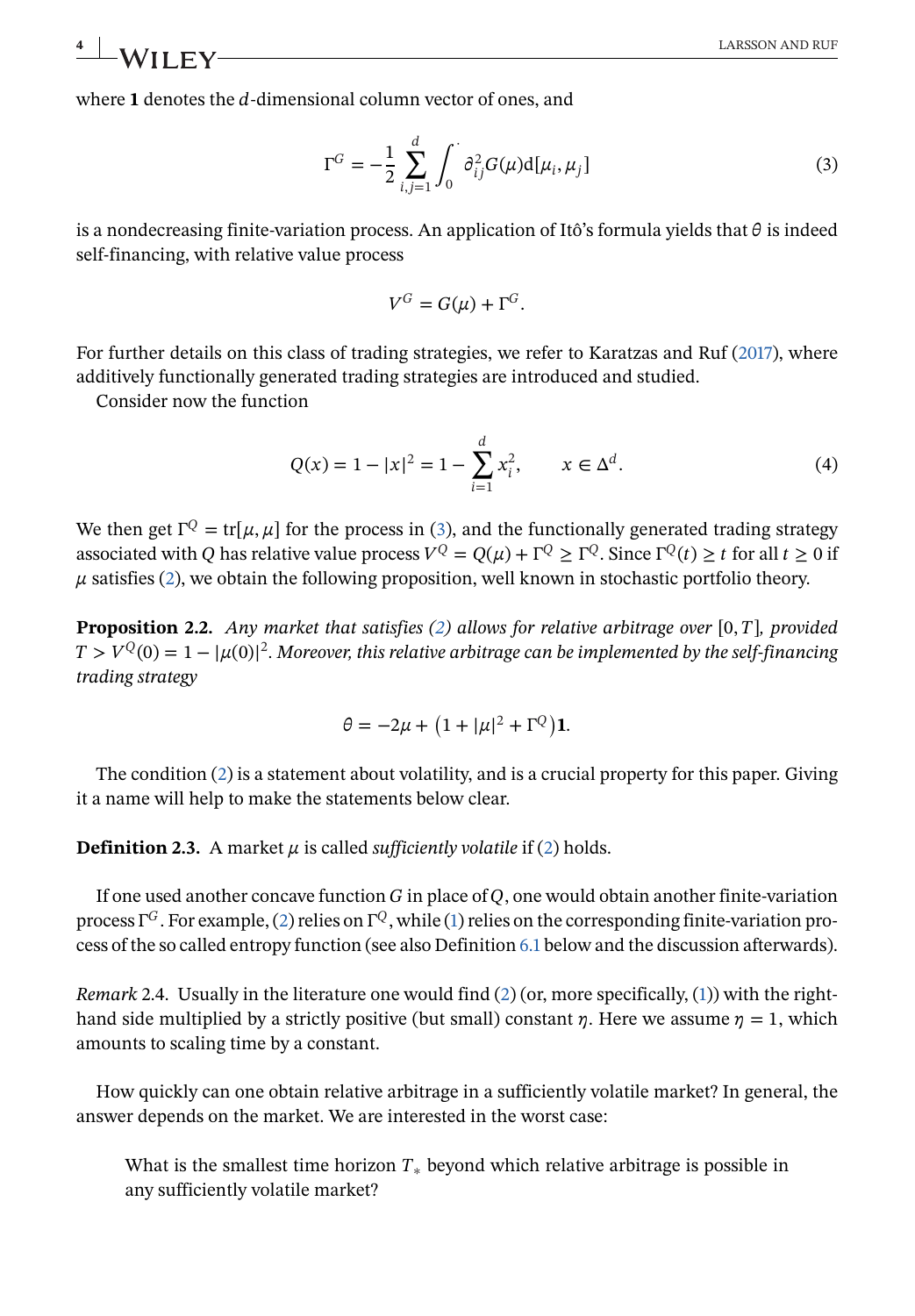<span id="page-4-0"></span>Without the qualification "sufficiently volatile" the answer is clearly  $T_* = \infty$ , since a constant market weight process rules out relative arbitrage over any time horizon. Slightly more formally, we write the time  $T_*$  as follows:

 $T_* = \inf \big\{ T \geq 0 : \text{every sufficiently volatile market admits relative arbitrage over } [0,T] \big\}.$ 

Thus for  $T > T_*$ , any sufficiently volatile market admits relative arbitrage over [0, T]. For  $T < T_*$ , there exists at least one sufficiently volatile market that does not admit relative arbitrage over  $[0, T]$ .

The purpose of this paper is to characterize  $T_*$ . If  $d = 2$ , it is known that  $T_* = 0$ . Indeed, Fern-holz et al. [\(2018,](#page-21-0) Proposition 5.13) show that every sufficiently volatile market with two assets allows for relative arbitrage over arbitrary time horizons. In the case  $d \geq 3$ , we know from Fernholz et al. [\(2018,](#page-21-0) Theorem 6.8) that

$$
T_* \ge \max_{\mu_0 \in \Delta^3} Q(\mu_0) - \frac{1}{2} = \frac{1}{6},
$$

where Q is the quadratic function introduced in [\(4\)](#page-3-0); see also Subsection [4.2](#page-7-0) below. Moreover, it is clear from Proposition [2.2](#page-3-0) that

$$
T_* \leq \max_{\mu_0 \in \Delta^d} Q(\mu_0) = 1 - \frac{1}{d}.
$$

In the following sections we will prove that  $T_* = \sqrt{3}/(2\pi)$ , showing that both bounds are not tight.

## **3 A REPRESENTATION OF** ∗ **IN TERMS OF MARTINGALES**

In this section we use a version of the fundamental theorem of asset pricing to prove that it suffices to only consider martingales when computing  $T_*$ . To this end, for any ℝ<sup>d</sup>-valued process  $\nu$ , define

$$
\zeta_{\nu} = \inf \left\{ t \ge 0 : \nu(t) \notin \Delta^d \right\}.
$$

Recall that the *essential infimum* of a random variable  $X$ , denoted ess inf  $X$ , is the largest deterministic lower bound on X. That is, ess inf  $X = \sup\{c \in \mathbb{R} : P(X \ge c) = 1\}.$ 

**Theorem 3.1.** *We have the representation*

$$
T_* = \sup \left\{ \begin{matrix} \text{ess inf } \zeta_{\nu} : \quad \nu \text{ is an } \mathbb{R}^d - \text{valued continuous martingale} \\ \text{with } \text{tr}[\nu, \nu](t) \ge t \text{ for all } t \ge 0 \end{matrix} \right\}. \tag{5}
$$

*Proof.* Denote the right-hand side of (5) by  $T_{**}$ . For any  $T < T_{**}$  there exists a continuous martingale  $\nu$  with tr[ $\nu$ ,  $\nu$ ](t)  $\geq t$  for all  $t \geq 0$  that remains in  $\Delta^d$  on [0, T]. Using this martingale, one can easily construct a sufficiently volatile market  $\mu$  that is a martingale on [0, T]. The martingale property implies that no relative arbitrage on [0, T] can be constructed. This yields  $T \leq T_*$  and we deduce that  $T_{**} \leq T_*$ .

Suppose now for contradiction that  $T_{**} < T_*$ , and choose  $T \in (T_{**}, T_*)$ . Then there exists a sufficiently volatile market  $\mu$ , defined on a stochastic basis ( $\Omega$ ,  $\mathcal{F}$ ,  $(\mathcal{F}_t)_{t>0}$ , P), that does not admit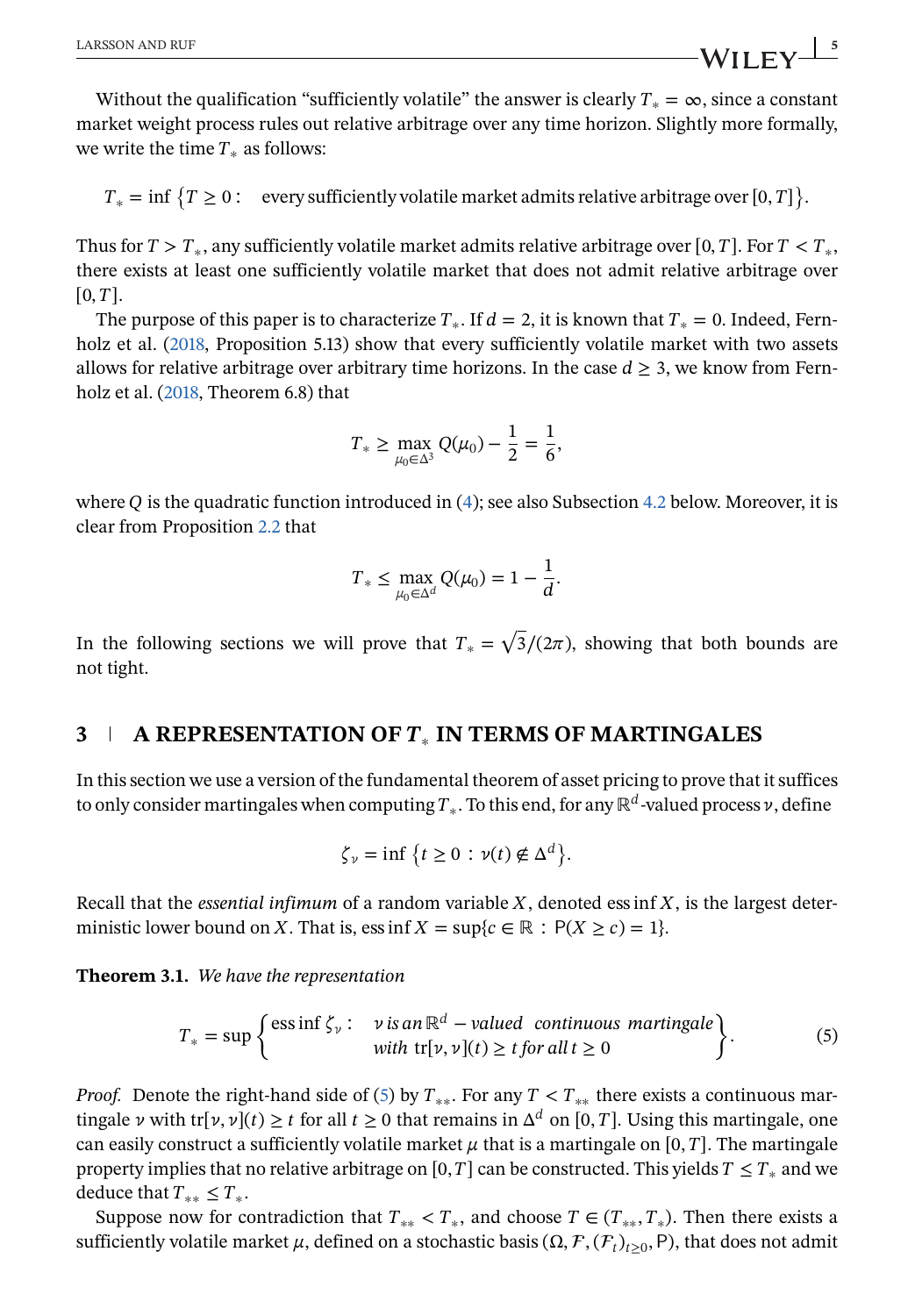relative arbitrage over [0, T]. We will show below that there exists a probability measure  $Q \ll P$ such that  $\mu$  is a Q-martingale on [0, T]. Then it is easy to construct an  $\mathbb{R}^d$ -valued Q-martingale  $\nu$ , possibly on an extension of the stochastic basis  $(\Omega, \mathcal{F}, (\mathcal{F}_t)_{t>0}, \mathbb{Q})$ , such that  $\nu = \mu$  on [0, T] and tr[ $\nu, \nu$ ](t)  $\geq t$  for all  $t \geq 0$ . In particular, since  $\mu$  takes values in  $\Delta^d$ , we have  $\zeta_{\nu} \geq T$ . This means that  $T \leq T_{**}$ , a contradiction, showing that  $T_{**} = T_*$  as claimed.

It remains to argue the existence of the probability measure Q. Thanks to Delbaen and Schachermayer [\(1995,](#page-20-0) Theorem 1.4), we only need to show that  $\mu$  satisfies the no-arbitrage condition (NA) on [0, T]. Namely, that there exists no trading strategy  $\theta$  such that  $\theta^{\top}(0)\mu(0) \geq 0$ ,  $\int_0^{\sqrt{T}} \theta^\top d\mu \geq -\kappa$  for some  $\kappa \geq 0$ ,  $\int_0^T \theta^\top d\mu \geq 0$ , and  $P(\int_0^T \theta^\top d\mu > 0) > 0$ . Assume for contradiction that such  $\theta$  exists. Define the predictable process

$$
\overline{\theta} = \theta + \left(\kappa + \int_0^{\cdot} \theta^{\top} d\mu - \theta^{\top} \mu\right) \mathbf{1}.
$$

Since  $\int_0^{\cdot} \overline{\theta}^{\top} d\mu = \int_0^{\cdot} \theta^{\top} d\mu$ , one sees that  $\overline{\theta}$  is self-financing and a relative arbitrage in the sense of Definition [2.1.](#page-2-0) This contradicts the fact that  $\mu$  does not admit relative arbitrage over [0, T]. We deduce that  $\mu$  satisfies the no-arbitrage condition (NA) on [0, T].

On the right-hand side of [\(5\)](#page-4-0), the inequality in tr[ $\nu$ ,  $\nu$ ]( $t$ )  $\geq t$  can be replaced by an equality without changing the value of the supremum. To see this, consider  $\tilde{\nu}(t) = \nu(A(t))$ , where A is the rightcontinuous inverse of tr[ $\nu$ ,  $\nu$ ]. Then  $\tilde{\nu}$  is an ℝ<sup>d</sup>-valued continuous martingale with tr[ $\tilde{\nu}$ ,  $\tilde{\nu}$ ](t) = t for all  $t \ge 0$ , and  $\zeta_{\tilde{v}} \ge \zeta_{v}$ . Motivated by this, we define the function  $u : \mathbb{R}^d \to [0, \infty)$  by

$$
u(y) = \sup \left\{ \frac{\text{ess inf } \zeta_y : \quad v \text{ is an } \mathbb{R}^d\text{-valued continuous martingale with}}{v(0) = y \text{ and } \text{tr}[v, v](t) = t \text{ for all } t \ge 0} \right\}.
$$
 (6)

Thanks to Theorem [5](#page-4-0) we then have

$$
T_* = \sup_{y \in \mathbb{R}^d} u(y) = \sup_{y \in \Delta^d} u(y).
$$

# **4**  $\top$  THE CASE  $d = 3$  AND THE APPEARANCE OF MEAN **CURVATURE FLOW**

In this section we focus on the case  $d = 3$ . We proceed in several steps. First, in Subsection 4.1 we map the hyperplane containing  $\Delta^3$  to  $\mathbb{R}^2$ . Then, in Subsection [4.2](#page-7-0) we recall how Fernholz et al. [\(2018\)](#page-21-0) obtained a lower (but not sharp) bound on  $T_*$ . Motivated by their approach, in Subsection [4.3](#page-8-0) we introduce and discuss a boundary value problem whose solution will be used to characterize  $T_*$ . Subsection [4.4](#page-11-0) discusses the existence of a weak solution to a related stochastic differential equation. Finally, Subsection [4.5](#page-13-0) provides a computation of  $T_*$ .

#### **4.1 Mapping the market**  $\mu$  to a two-dimensional process

A market  $\mu$  with  $d=3$  assets evolves in the unit simplex  $\Delta^3$ , which is a two-dimensional subset of ℝ<sup>3</sup>. Using a suitable projection  $U:\mathbb{R}^3\to\mathbb{R}^2$ , one can express  $\mu$  in terms of a two-dimensional

<span id="page-5-0"></span>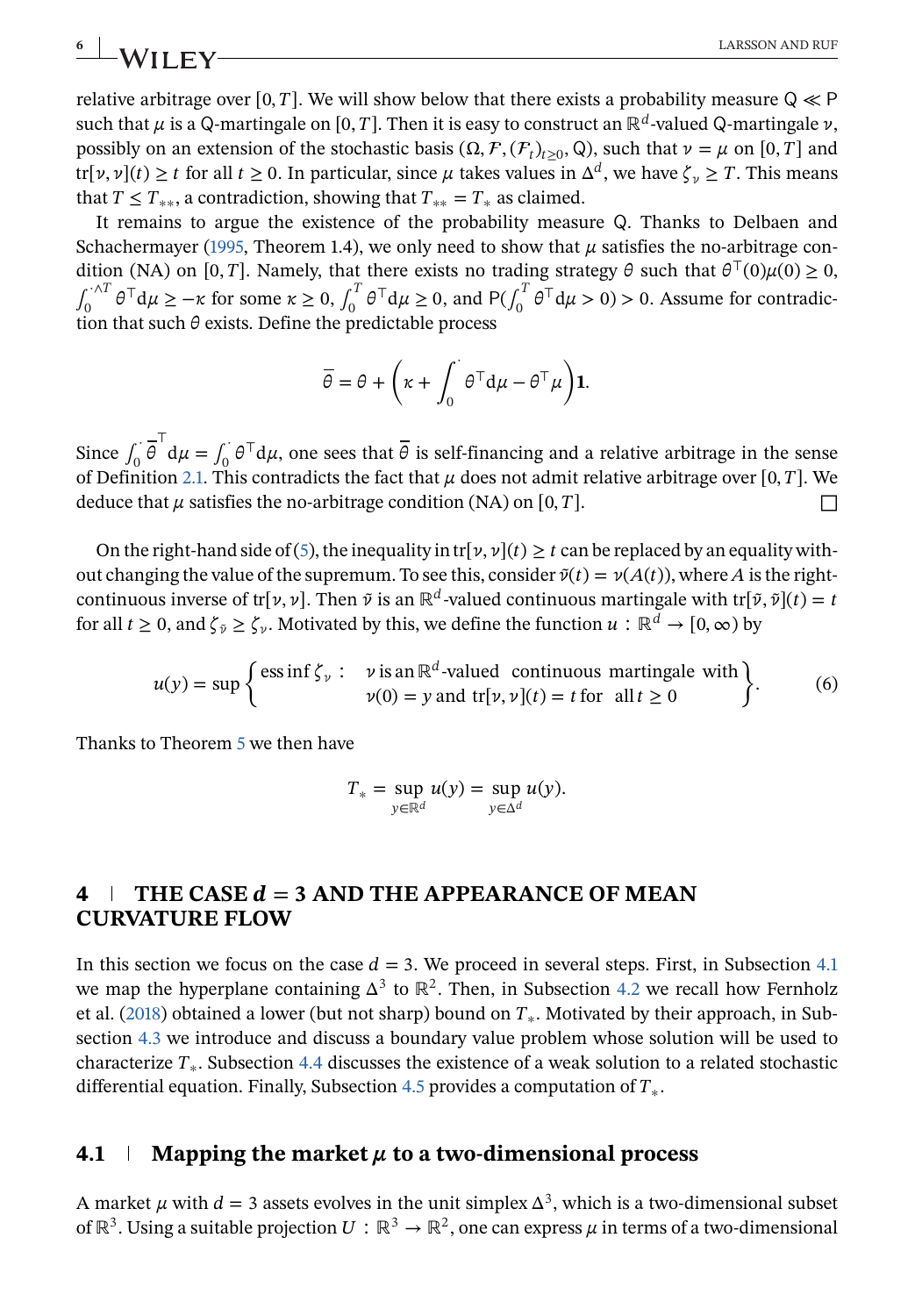<span id="page-6-0"></span>

process X. This is illustrated in Figure 1. Formally, let  $U \in \mathbb{R}^{2 \times 3}$  be a matrix with orthonormal rows and  $U$ 1 = 0. Equivalently, the rows of  $U$  form an orthonormal basis for  $H - \frac{1}{3}$ **1**, where

$$
\mathbb{H} = \left\{ x \in \mathbb{R}^3 : x^{\top} \mathbf{1} = 0 \right\} + \frac{1}{3} \mathbf{1}
$$

is the two-dimensional plane containing  $\Delta^3$ . For example, we may choose

$$
U = \begin{pmatrix} \frac{1}{\sqrt{2}} & \frac{-1}{\sqrt{2}} & 0\\ \frac{1}{\sqrt{6}} & \frac{1}{\sqrt{6}} & \frac{-2}{\sqrt{6}} \end{pmatrix}
$$

The map  $y \mapsto Uy$  from  $H$  to  $\mathbb{R}^2$  is a bijection with inverse  $x \mapsto U^{\top} x + \frac{1}{3}$  $\frac{1}{3}$ **1**. Since the rows of *U* are orthonormal, this map is an isometry. Thus  $\nu$  is an ℍ-valued martingale if and only if  $X=U\nu$  is an  $\mathbb{R}^2$ -valued martingale, and in this case  $U^{\top}[X, X]U = [\nu, \nu]$ . In particular, the quadratic variations satisfy tr[ $\nu$ ,  $\nu$ ] = tr[X, X]. The simplex  $\Delta^3$  is mapped to the compact domain

$$
K=U(\Delta^3)\subset\mathbb{R}^2.
$$

An advantage of this transformation is that K has an interior (in  $\mathbb{R}^2$ ), while  $\Delta^3$  does not (in  $\mathbb{R}^3$ ). For any  $\mathbb{R}^2$ -valued semimartingale X we define

$$
\tau_X = \inf \{ t \ge 0 : X(t) \notin K \}. \tag{7}
$$

We also define the value function  $v : \mathbb{R}^2 \to [0, \infty)$  by

$$
v(x) = \sup \begin{cases} \text{ess inf } \tau_X : & X \text{ is an } \mathbb{R}^2 - \text{valued continuous martingale with} \\ X(0) = x \text{ and } \text{tr}[X, X](t) = t \text{ for all } t \ge 0 \end{cases}
$$
 (8)

The isometry property of the map  $y \mapsto Uy$  implies that the function v in (8) is related to u in [\(6\)](#page-5-0) by the identity

$$
u(y) = v(Uy), \qquad y \in \Delta^3.
$$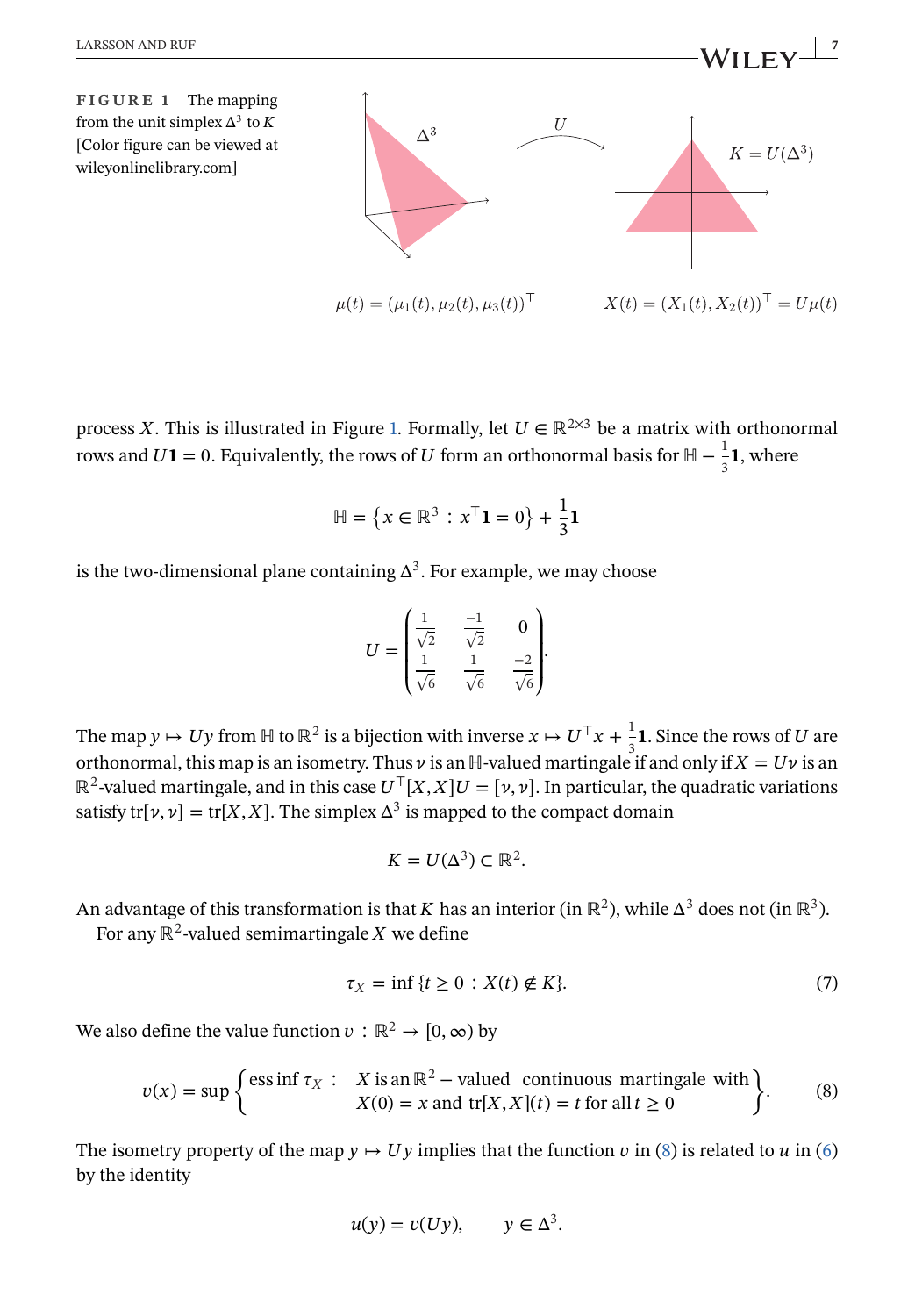<span id="page-7-0"></span>



As a consequence, we also get

$$
T_* = \sup_{x \in \mathbb{R}^2} v(x) = \sup_{x \in K} v(x).
$$

# **4.2 The lower bound of Fernholz et al. [\(2018\)](#page-21-0)**

The above representation of  $T_*$  indicates that we should look for  $\mathbb{R}^2$ -valued martingales that do not slow down (in the sense that the trace of the quadratic variation remains equal to  $t$ ), yet remain in  $K$  for a deterministic amount of time. To make headway, let us recall how Fernholz et al. [\(2018\)](#page-21-0) derive the lower bound  $T_* \geq 1/6$ , mentioned at the end of Section [2.](#page-2-0) They consider the stochastic differential equation

$$
dX(t) = d\begin{pmatrix} X_1(t) \\ X_2(t) \end{pmatrix} = \frac{1}{\sqrt{X_1^2(t) + X_2^2(t)}} \begin{pmatrix} X_2(t) \\ -X_1(t) \end{pmatrix} dW(t), \qquad t \ge 0,
$$
 (9)

where  $W$  denotes a one-dimensional Brownian motion. It can be shown that this stochastic differential equation always admits a weak solution X satisfying tr[X, X](t) = t for all  $t \ge 0$ , even when  $X(0) = 0$ ; see Theorem [4.3](#page-11-0) and Remark [4.4](#page-13-0) below. An application of Itô's formula yields

$$
|X(t)|^2 = X_1^2(t) + X_2^2(t) = t, \qquad t \ge 0.
$$
 (10)

Thus at any time  $t$ ,  $X(t)$  lies on a centered circle with radius  $\sqrt{t}$ ; see Figure 2 for a simulated sample path of X. It is clear that with  $\tau_X$  as in [\(7\)](#page-6-0) we have ess inf  $\tau_X = r^2$ , where r is the radius of the largest path of x . It is clear that with  $\tau_X$  as in (7) we have ess inf  $\tau_X = r^2$ , where r is the radius of the largest<br>circle contained in K. Basic Euclidean geometry yields  $r=1/\sqrt{6}$ , and hence ess inf  $\tau_X=1/6$ . This gives the bound  $T_* > 1/6$ .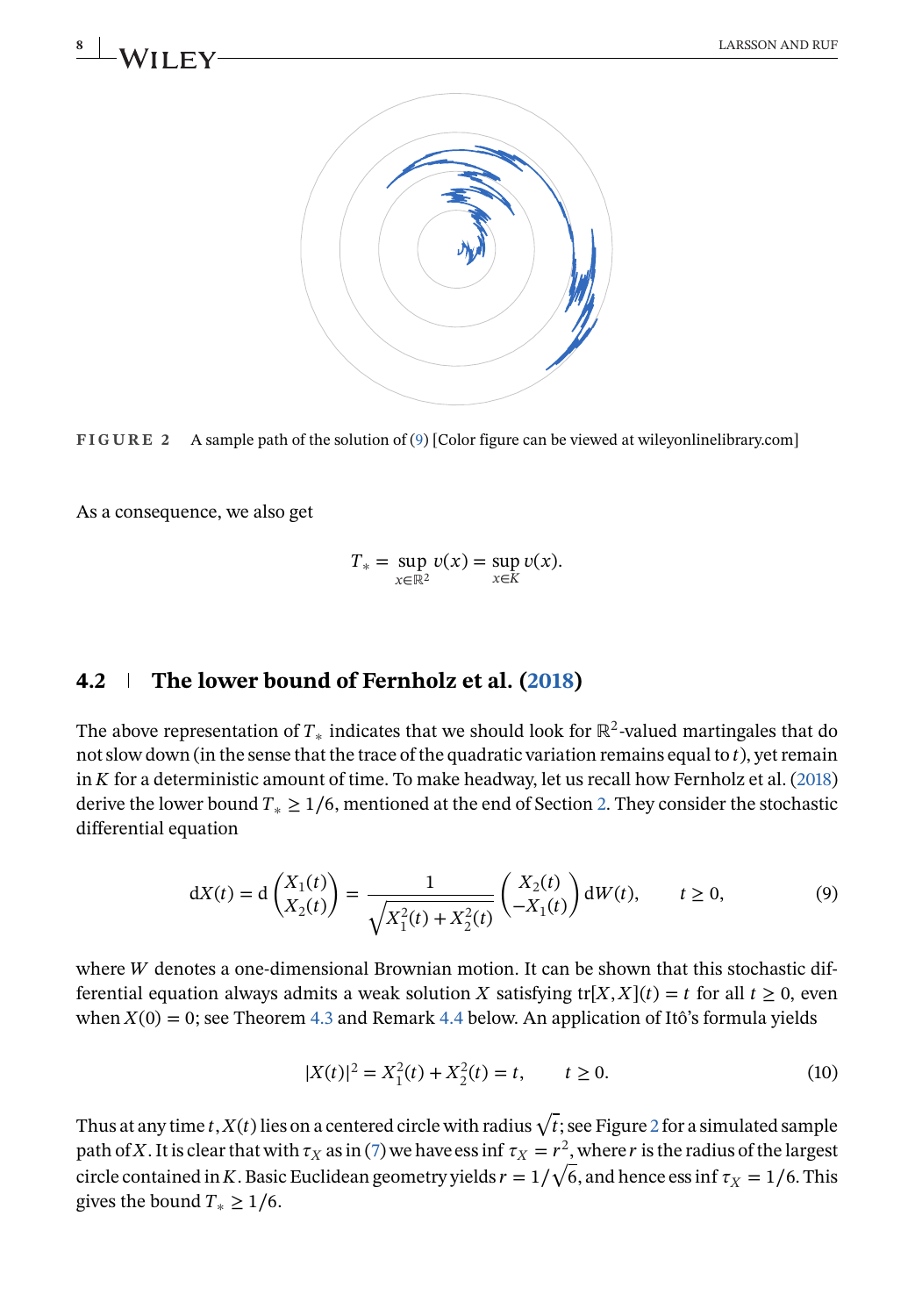<span id="page-8-0"></span>Before proceeding, we observe that [\(9\)](#page-7-0) can be written

$$
dX(t) = \frac{\nabla^{L}\overline{Q}(X(t))}{|\nabla\overline{Q}(X(t))|}dW(t), \qquad t \ge 0,
$$
\n(11)

where  $\overline{Q}$  :  $\mathbb{R}^2 \ni x \mapsto 1 - x_1^2 - x_2^2$ , and  $\nabla^{\perp} \overline{Q} = \left( \begin{array}{c} 0 & \text{if } 0 \leq x \leq 1 \\ 0 & \text{if } 0 \leq x \leq 1 \end{array} \right)$  $-\partial_2 Q$  $\partial_1 Q$  $\mathbf{r}$ is the so-called skew-gradient of  $Q$ .

#### **4.3 The mean curvature equation**

The concentric circles in Figure [2](#page-7-0) are poorly adapted to the triangular geometry of  $K$ . For this reason 1/6 is not a sharp lower bound for  $T_*$ . The goal is now to replace Q in (11) by some other function that better reflects the geometry of K. To illustrate the idea, consider a function  $w \in C^2$ and assume, for the moment, that the stochastic differential equation

$$
dX(t) = \frac{\nabla^{\perp} w(X(t))}{|\nabla w(X(t))|} dW(t), \qquad t \ge 0,
$$
\n(12)

has a weak solution starting from any point in  $K$ . Using Itô's formula we then obtain

$$
t + w(X(t)) = w(X(0)) + \int_0^t \left( 1 + \frac{\nabla^{\perp} w^{\top} \nabla^2 w \nabla^{\perp} w}{2|\nabla w|^2} (X(s)) \right) ds, \qquad t \ge 0.
$$
 (13)

Let us additionally assume that the function  $w$  can be chosen so that the integrand is zero and  $|w|_{\partial K} = 0$ . That is, we assume w is a solution of the boundary value problem

$$
\begin{cases} 1 + \frac{\nabla^{\perp} w^{\top} \nabla^{2} w \nabla^{\perp} w}{2|\nabla w|^{2}} = 0 & \text{in } K^{\circ} \\ w = 0 & \text{on } \partial K. \end{cases}
$$
(14)

With all these assumptions in place we set  $t = \tau_X$  in (13) to get  $\tau_X = w(X(0))$ . This yields  $v(X(0)) \ge$ ess inf  $\tau_X = w(X(0))$ , where v is the value function defined in [\(8\)](#page-6-0). Hence we get the lower bound  $T_* \ge \sup_{x \in K} w(x)$ .

To turn these ideas into a rigorous argument, two main issues need to be resolved: solving the boundary value problem (14) and finding a solution of the stochastic differential equation (12). We deal with the latter in the next subsection. Here, we focus on (14).

It turns out that  $(14)$  describes the arrival time of the so-called *mean curvature flow of*  $\partial K$ , and we now discuss the physical phenomenon that this represents. The mean curvature (or curve shortening) flow is a construction that gradually deforms a given initial contour, in our case  $\partial K$ . Each point on the contour moves in the normal direction at a speed equal to the curvature at that point (in our case, half the curvature). Figure [3](#page-9-0) illustrates this. The *arrival time function* maps each point x to the time  $w(x)$  it takes for the evolving contour to reach x. If the initial contour is convex (i.e., encloses a convex region), then  $w(x)$  is well-defined and finite for every point in the enclosed region. The contour at a positive time  $t > 0$  is then  $\{x \in K^{\circ} : w(x) = t\}$ . The contour eventually shrinks to a point and disappears. This happens at a finite extinction time  $t^* < \infty$ .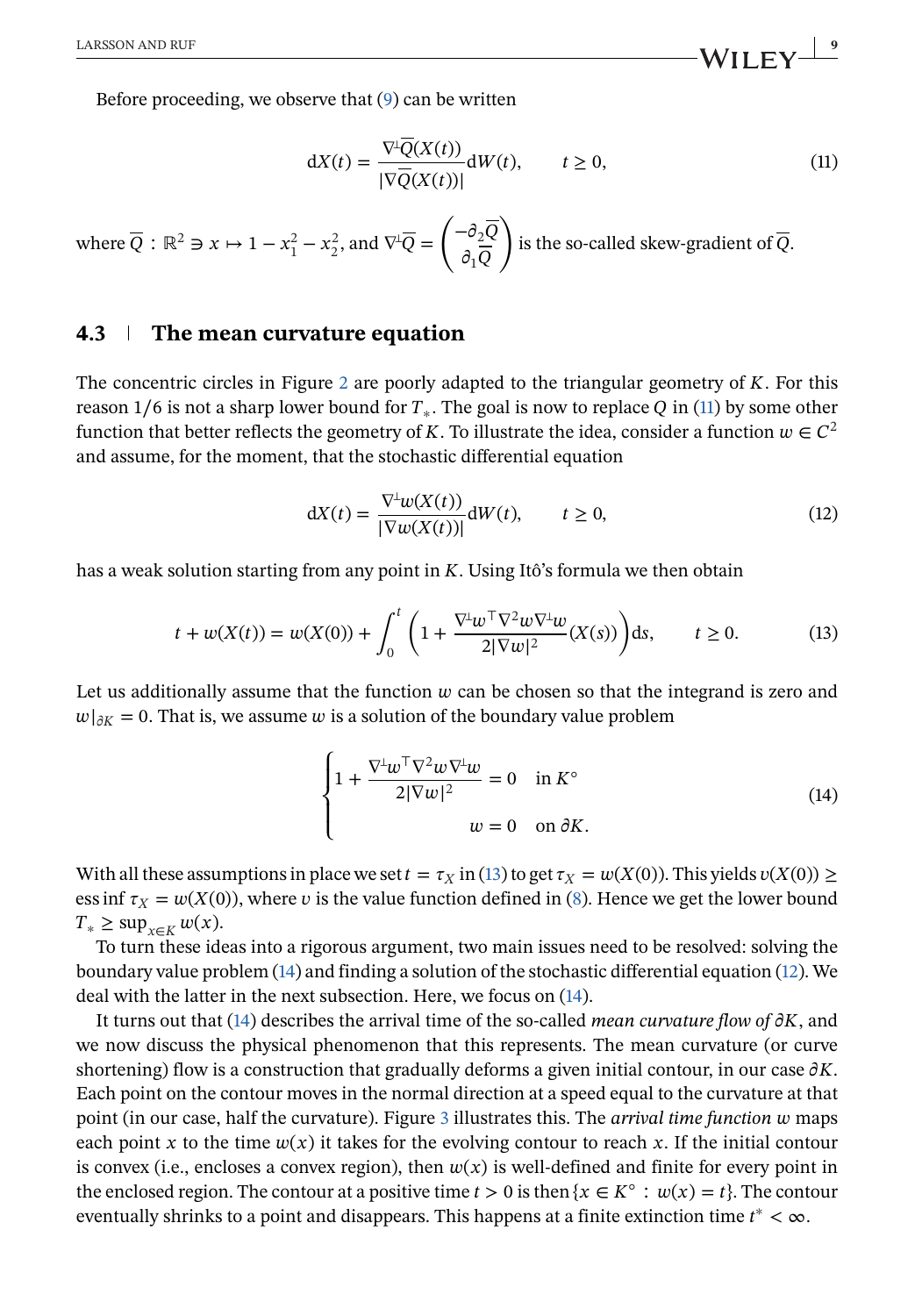<span id="page-9-0"></span>**10** LARSSON AND RUF



**FIGURE 3** An illustration of the mean curvature flow in ℝ<sup>2</sup>. The parts of the contour with high curvature move inwards fast, indicated by long arrows. Flat pieces move slowly, indicated by short arrows. The flow continues until the extinction time  $t^*$  [Color figure can be viewed at wileyonlinelibrary.com]



**FIGURE 4** Mean curvature flow with initial contour  $\partial K$ . The flow deforms  $\partial K$  to resemble small circles (see Gage, [1984\)](#page-21-0), before disappearing at the center of the triangle  $K$  [Color figure can be viewed at wileyonlinelibrary.com]

In our case, the initial contour  $\partial K$  is not smooth, and some care is needed to define the flow. The contour is however convex, and the mean curvature flow can be shown to exist and have a welldefined arrival time function. Its level curves are drawn schematically in Figure 4. The arrival time function w corresponding to  $\partial K$  turns out to be the solution of [\(14\)](#page-8-0). This becomes clearer when the equation by simple algebra is written in the equivalent form

$$
\frac{1}{|\nabla w|} = -\frac{1}{2} \operatorname{div} \left( \frac{\nabla w}{|\nabla w|} \right),\tag{15}
$$

where div(f) =  $\partial_1 f_1 + \partial_2 f_2$  denotes the divergence of a function  $f = (f_1, f_2): \mathbb{R}^2 \to \mathbb{R}^2$ . Evaluated at a point  $\bar{x}$  on a contour  $\{x \in K : w(x) = t\}$ , the right hand side of (15) gives half the curvature of the contour at that point. The size of the gradient,  $|\nabla w(\bar{x})|$ , is expressed in units of time per distance, and gives the change in arrival time per unit displacement orthogonally to the level curve at  $\bar{x}$ . Thus  $1/|\nabla w(\bar{x})|$ , the left-hand side of (15), is the speed by which the contour moves inwards.

We are interested in classical solutions of [\(14\)](#page-8-0). Some care is needed, because the left-hand side of  $(14)$  is undefined at critical points of  $w$  (i.e., at points where the gradient vanishes). With this in mind, we call a function  $w \in C(K) \cap C^2(K^{\circ})$  a *classical solution* of [\(14\)](#page-8-0) if it satisfies the equation at every point  $x \in K$  where  $\nabla w(x) \neq 0$ , and if it satisfies the boundary condition  $w|_{\partial K} = 0$ . Here one immediately runs into problems of uniqueness: under the above definition, the zero solution  $w = 0$  is a classical solution, simply because *every* point in  $K^{\circ}$  is a critical point. Therefore, we will not have uniqueness among *all* classical solutions, but only among those that have a finite number of critical points. Note that this definition of classical solution is stated slightly differently from the one in Colding and Minicozzi [\(2016,](#page-20-0) Section 4).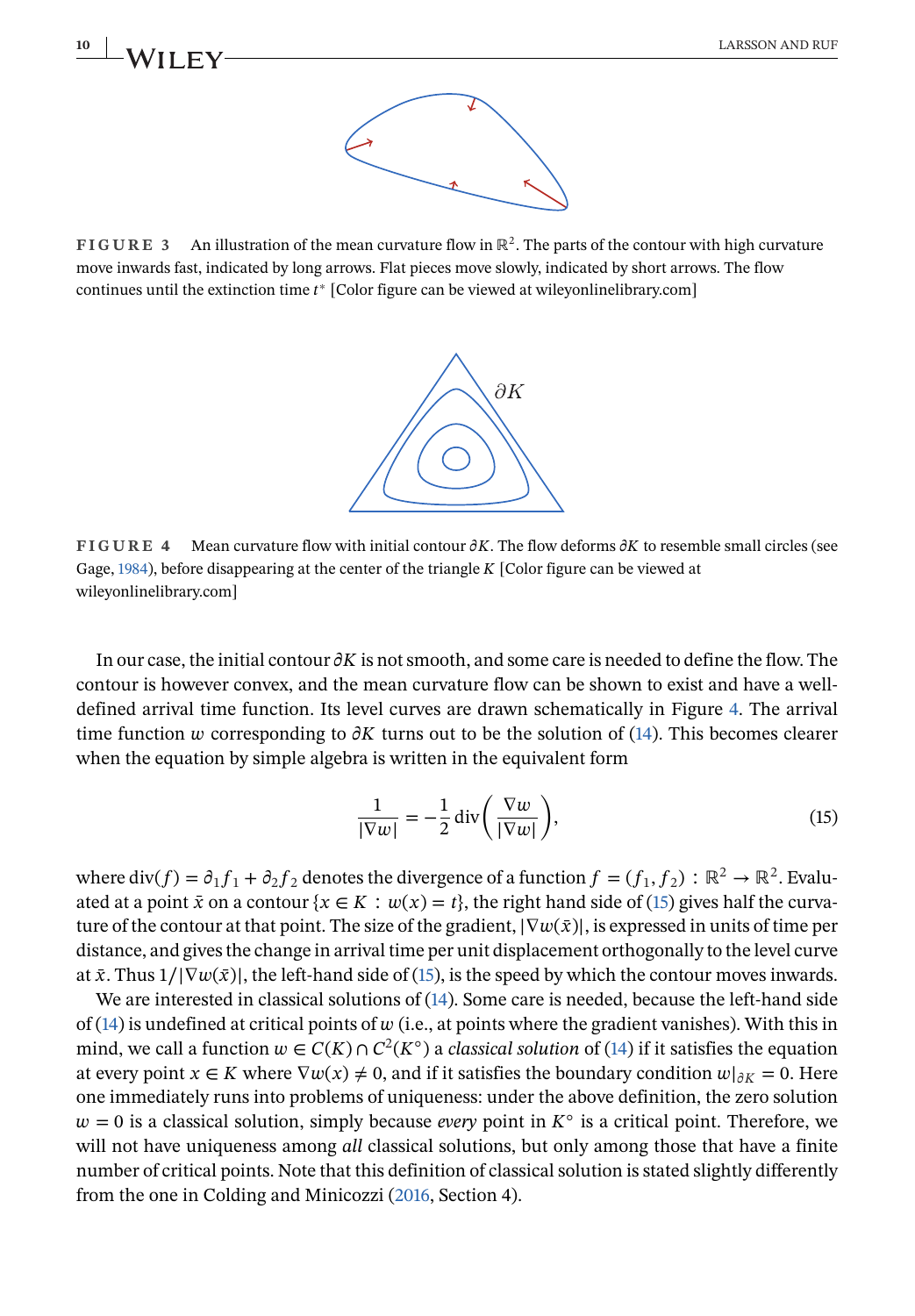<span id="page-10-0"></span>**Theorem 4.1.** *The boundary value problem [\(14\)](#page-8-0) has a unique classical solution with a single critical point*  $\bar{x} \in K^{\circ}$ *. The solution w is strictly positive, continuous on K, and*  $C^3$  *in*  $K^{\circ}$ *, and the Hessian at the critical point is*  $\nabla^2 w(\bar{x}) = -2I$ .

*Proof.* Evans and Spruck [\(1991,](#page-20-0) Section 5) (see also Chen et al., [1991\)](#page-20-0) establish the existence of a so-called *generalized mean curvature flow*  $(\Gamma_t)_{t>0}$ , where  $\Gamma_0 = \partial K$  is the boundary of the convex domain K and each  $\Gamma_t$  is a closed curve. Furthermore, by Evans and Spruck [\(1992,](#page-20-0) Theorem 5.5), there exists some  $t^* > 0$  such that  $\Gamma_t$  is in fact a smooth convex curve for all  $t \in (0, t^*)$ and empty for all  $t > t^*$ . Evans and Spruck [\(1991,](#page-20-0) Section 6) then assert that  $(\Gamma_t)_{0 \le t \le t^*}$  evolves by mean curvature in the classical differential geometric sense up to the extinction time  $t^*$  (see e.g., Gage & Hamilton, [1986,](#page-21-0) in particular Theorem 1.1). Thanks to the remark on page 75 in Gage and Hamilton [\(1986\)](#page-21-0),  $\Gamma_t$  is also strictly convex, that is, does not contain any line segments, for all  $t \in (0, t^*)$ .

We next argue that

$$
\bigcup_{t>0} \Gamma_t = K^\circ. \tag{16}
$$

First of all, we have  $\bigcup_{t>0} \Gamma_t \subset K^{\circ}$  since  $(\Gamma_t)_{0\leq t\leq t^*}$  evolves by mean curvature in the classical differential geometric sense. Assume for contradiction that the other set inclusion does not hold, and Let  $\overline{\Gamma}_0$  denote the boundary of  $\bigcup_{t>0} \Gamma_t$ . Let  $\overline{t}^*$  denote the extinction time of the generalized mean curvature flow  $(\overline{\Gamma}_t)_{t>0}$  with initial contour  $\overline{\Gamma}_0$ . Thanks to the comparison principle of Evans and Spruck [\(1991,](#page-20-0) Theorem 7.2) we have  $\overline{t}^* = t^*$ . Let now  $\delta > 0$  denote the strictly positive distance between  $\Gamma_0$  and  $\overline{\Gamma}_0$  and choose  $\varepsilon \in (0, t^*)$  small enough so that the diameter of  $\Gamma_{t^*-\varepsilon}$  is strictly less than  $\delta$ . Then the distance between  $\Gamma_{t^*-\epsilon}$  and  $\overline{\Gamma}_{t^*-\epsilon}$  is strictly less than  $\delta$ , leading to a contradiction with Evans and Spruck [\(1991,](#page-20-0) Theorem 7.3). This proves (16).

Let  $\overline{w}: K \to [0, t^*]$  denote the arrival time function: for each  $x \in K$ ,  $\overline{w}(x) = t$  if  $x \in \Gamma_t$ . This Let  $\omega : K \to [0, t]$  denote the arrival time function. For each  $x \in K$ ,  $\omega(x) = t$  if  $x \in T_t$ . This is well defined and positive on  $\bigcup_{t>0} \Gamma_t = K^\circ$  thanks to the arguments in Evans and Spruck [\(1991,](#page-20-0) Section 7), and zero on  $\partial K$ . We claim that  $\overline{w}$  is a  $C^3$  classical solution of the partial differential equation

$$
1 + \frac{\nabla^{\perp} \overline{\boldsymbol{w}}^{\top} \nabla^2 \overline{\boldsymbol{w}} \nabla^{\perp} \overline{\boldsymbol{w}}}{|\nabla \overline{\boldsymbol{w}}|^2} = 0
$$
\n(17)

in  $K^{\circ}$  with a single critical point, at which the Hessian is  $-I$ . To show this, fix any  $t_0 \in (0, t^*)$ , and let  $\widetilde{w}(x) = \overline{w}(x) - t_0$  be the arrival time of the time-shifted flow  $\widetilde{\Gamma}_t = \Gamma_{t_0+t}$ . The initial contour of this flow is the smooth and strictly convex curve  $\Gamma_{t_0}$ . By Kohn and Serfaty [\(2006,](#page-21-0) Lemma 3.1) (see also Huisken, [1993](#page-21-0) for an earlier  $C^2$  regularity result),  $\tilde{\omega}$  is a  $C^3$  classical solution of (17) in the domain enclosed by  $\Gamma_{t_0}$ , has a single critical point  $\bar{x}$  in this domain, and satisfies  $\nabla^2 \tilde{w}(\bar{x}) = -I$ . Since  $t_0$  was arbitrary, the properties carry over to  $\overline{w}$  in the whole domain  $K^{\circ}$ . It is clear that the critical point  $\bar{x}$  does not depend on  $t_0$ .

Next, we argue that  $\overline{w}$  is continuous up to the boundary. Indeed, let  $(x_n)_{n\in\mathbb{N}}\subset K^\circ$  converge to some  $x \in \partial K$  and suppose for contradiction that  $t_n = \overline{w}(x_n)$  converges to a strictly positive limit. Some  $x \in oK$  and suppose for contradiction that  $i_n = w(x_n)$  converges to a strictly positive film.<br>Then  $\bar{t} = \inf_{n \in \mathbb{N}} t_n > 0$ , and  $x_n \in \bigcup_{t \geq \bar{t}} \Gamma_t$  for all  $n \in \mathbb{N}$ . However, then  $(x_n)_{n \in \mathbb{N}}$  remains bounde away from  $\partial K$ , a contradiction.

Finally, defining  $w=2\overline{w}$ , we obtain a classical solution of [\(14\)](#page-8-0) with the required properties.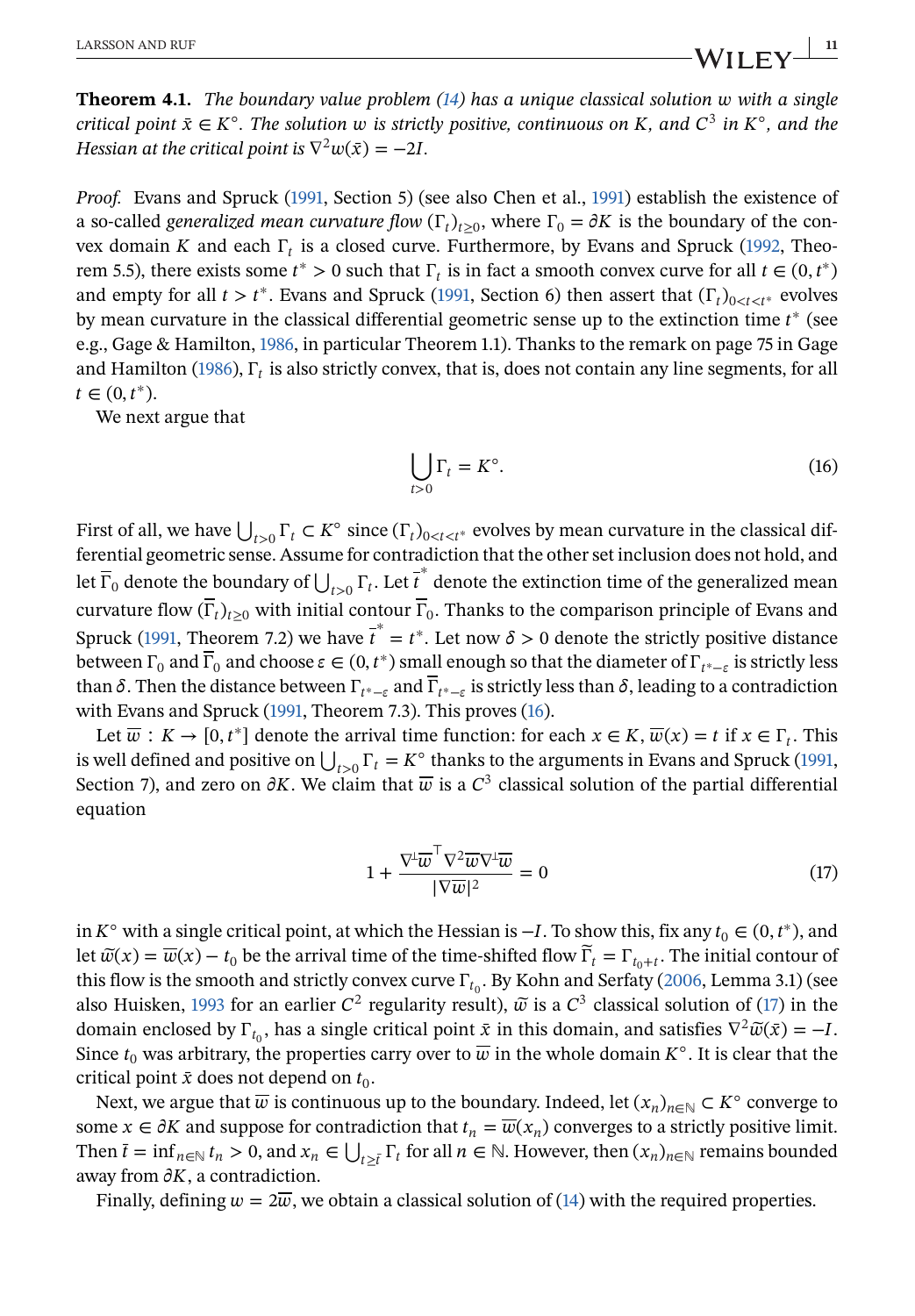<span id="page-11-0"></span>It remains to argue uniqueness of a classical solution for [\(14\)](#page-8-0) with one critical point. Thanks to the comparison principle for viscosity solutions in Kohn and Serfaty [\(2006,](#page-21-0) Theorem 4) it suffices to argue that each classical solution for [\(14\)](#page-8-0) with one critical point is also a viscosity solution in the sense of Kohn and Serfaty [\(2006,](#page-21-0) Definition 3). We will not give the details of this rather standard argument, but only indicate some key points. Viscosity solutions for [\(14\)](#page-8-0) can be defined using the symbol

$$
F(p,M) = -\frac{M_{11}p_2^2 - 2p_1p_2M_{12} + M_{22}p_2^2}{2|p|^2}, \qquad p \in \mathbb{R}^2 \setminus \{0\}, M \in \mathbb{S}^2,
$$

where  $\mathbb{S}^2$  denotes the set of 2 × 2 symmetric matrices. If u is a classical solution with a single critical point  $\bar{x}$ , then [\(14\)](#page-8-0) states that  $F(\nabla u(x), \nabla^2 u(x)) = 1$  for all  $x \in K \setminus {\bar{x}}$ . Letting  $F^*$  and  $F_*$ denote the upper and lower semicontinuous envelopes of F, it follows that  $F_*(\nabla u(\bar{x}), \nabla^2 u(\bar{x})) \leq$  $1 \leq F^*(\nabla u(\bar{x}), \nabla^2 u(\bar{x}))$ . Using (degenerate) ellipticity of F, it is now straightforward to verify that  $\mu$  is a viscosity solution of [\(14\)](#page-8-0), as required. This completes the proof of the theorem.  $\Box$ 

*Remark* 4.2. Although we have a triangle shaped domain  $K$  in mind, Theorem [4.1](#page-10-0) holds true for any compact convex subset of  $\mathbb{R}^2$ . If K is indeed the triangle, then by symmetry the critical point  $\bar{x}$  must be the center point of the triangle. Specifically, with K as in Subsection [4.1,](#page-5-0) we have  $\bar{x} = 0$ .

Let us mention that the mean curvature flow is more commonly studied via a parabolic equation satisfied by  $v(t, x) = w(x) - t$ ; see for instance Evans and Spruck [\(1991\)](#page-20-0) and Chen et al. [\(1991\)](#page-20-0). The elliptic equation in [\(14\)](#page-8-0) for the arrival time is however more natural in our context. This equation was first studied by Evans and Spruck [\(1991,](#page-20-0) Subsection 7.3), and subsequently by a number of other authors. In particular, Kohn and Serfaty [\(2006\)](#page-21-0) discuss a deterministic game interpretation of [\(14\)](#page-8-0) that is related to the stochastic representation that we use here. Other stochastic representations of the mean curvature flow have been obtained by Buckdahn et al. [\(2001\)](#page-20-0) and Soner and Touzi [\(2002a,](#page-21-0) [2002b,](#page-21-0) [2003\)](#page-21-0). These closely related methods have been very useful in solving a variety of stochastic control problems.

# **4.4 Solving the stochastic differential equation in [\(12\)](#page-8-0)**

We assumed above that the stochastic differential equation in [\(12\)](#page-8-0) allows for a weak solution whenever  $X(0) \in K^{\circ}$ . We now argue that that such a weak solution exists, at least up to a deterministic time.

**Theorem 4.3.** Let w be the classical solution of the boundary value problem [\(14\)](#page-8-0) from Theorem [4.1](#page-10-0) *and fix*  $x_0 \in K$ . Then there exists an  $\mathbb{R}^2$ -valued martingale X with  $X(0) = x_0$  and  $tr[X, X](t) = t$  for *all*  $t \geq 0$  *that satisfies the stochastic differential equation in [\(12\)](#page-8-0) on* [0,  $\tau_X$ ]. *Furthermore,*  $w(X(t)) =$  $w(x_0) - t$  for all  $t \in [0, w(x_0)]$ , and  $\tau_X = w(x_0)$ 

*Proof.* The proof is similar to the proof of Larsson and Ruf [\(2020,](#page-21-0) Lemma 3.2). If  $x_0 \in \partial K$  we let *Proof.* The proof is similar to the proof of Larsson and Ruf (2020, Lemma 3.2). If  $x_0 \in \sigma K$  we let  $X$  be an  $\mathbb{R}^2$ -valued Brownian motion starting in  $x_0$ , scaled by  $1/\sqrt{2}$  to ensure that tr[ $X$ , $X$ ]( $t$ ) =  $t$ for all  $t > 0$ .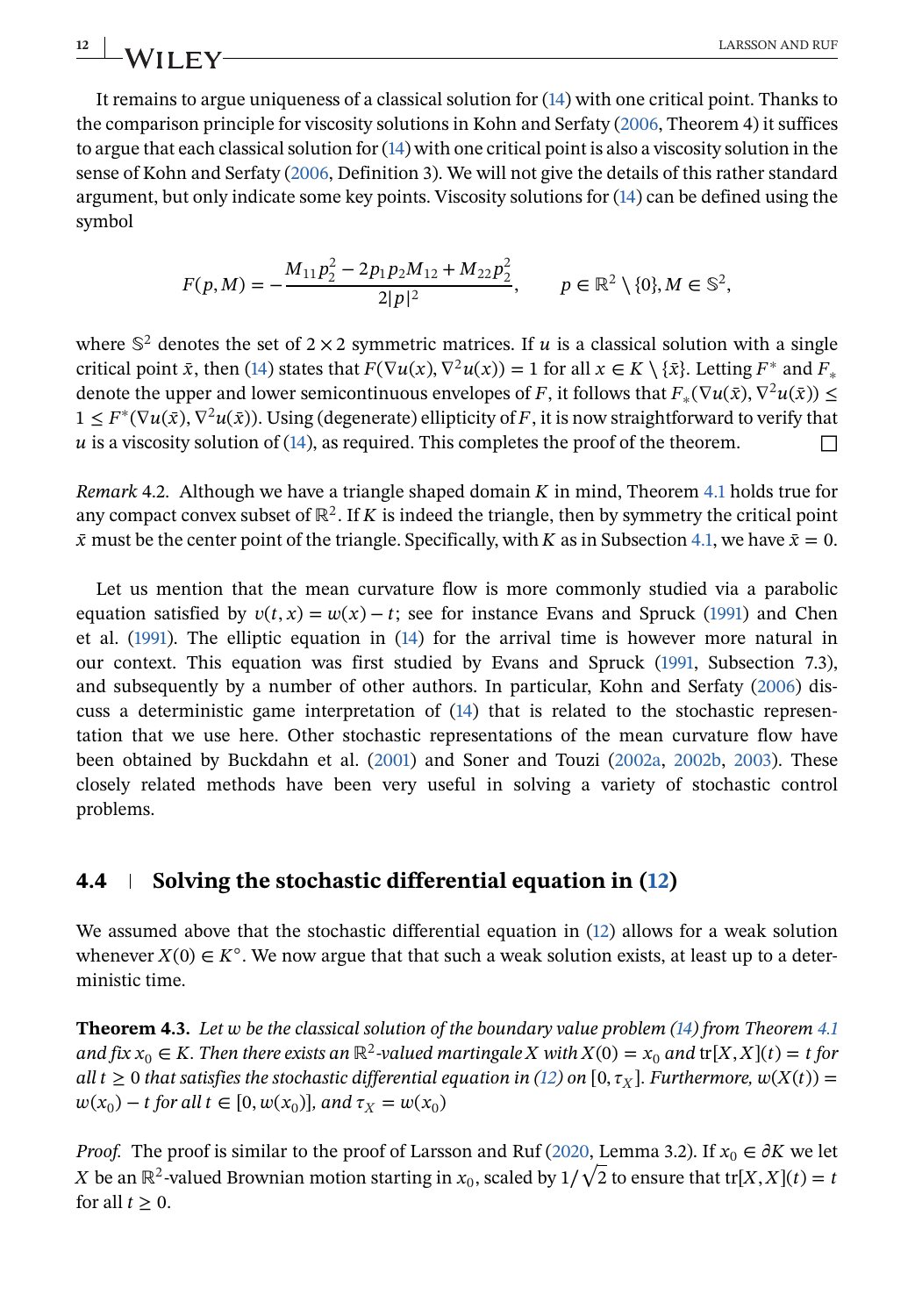Suppose that  $x_0 \in K^{\circ} \setminus {\bar{x}}$ , where  $\bar{x}$  is the unique critical point and global maximum of  $w$ . Since the stochastic differential equation has locally Lipschitz coefficients on the set

$$
\{x \in K^{\circ} : \nabla w(x) \neq 0\} = K^{\circ} \setminus \{\bar{x}\},\
$$

there is a local solution X of [\(12\)](#page-8-0) on [0,  $\zeta$ ), where

$$
\zeta = \lim_{n \to \infty} \inf \left\{ t \ge 0 : \text{dist}(X(t), \partial K \cup \{\bar{x}\}) \le \frac{1}{n} \right\}.
$$

Since X is a bounded martingale on  $[0, \zeta)$ , the martingale convergence theorem implies that  $X(\zeta) = \lim_{t \to \zeta} X(t)$  exists. After time  $\zeta$ , we let X continue like a scaled ℝ<sup>2</sup>-valued Brownian motion. The process X is now an ℝ<sup>2</sup>-valued martingale with  $X(0) = x_0$  and tr[X, X](t) = t for all  $t \geq 0$  that satisfies the stochastic differential equation in [\(12\)](#page-8-0) on [0,  $\zeta$ ].

We now check the remaining properties. Since  $\nabla^{\perp}w^{\perp}\nabla w = 0$  on  $K^{\circ}$ , Itô's formula yields

$$
w(X(t)) = w(x_0) + \int_0^t \frac{\nabla^{\perp} w(X(s))^\top \nabla^2 w(X(s)) \nabla^{\perp} w(X(s))}{2|\nabla w(X(s))|^2} ds, \quad t < \zeta.
$$

Since w satisfies [\(14\)](#page-8-0) on  $K^{\circ} \setminus {\bar{x}}$  and is continuous on K, we get

$$
w(X(t)) = w(x_0) - t, \qquad t \le \zeta. \tag{18}
$$

Thus  $w(X(\zeta)) \leq w(x_0) < w(\bar{x})$ , hence  $\zeta$  is the first hitting time of the boundary  $\partial K$  by X. Since X follows a Brownian motion after  $\zeta$ , we actually have  $\zeta = \tau_x$ . Evaluating (18) at  $t = \zeta = \tau_x$  yields  $0 = w(x_0) - \tau_X$ . This proves the theorem for  $x_0 \neq \bar{x}$ .

Suppose now that  $x_0 = \bar{x}$ , and select a sequence  $(x_n)_{n \in \mathbb{N}} \subset K$  with  $\lim_{n \to \infty} x_n = \bar{x}$ . For each  $n \in \mathbb{N}$ , let  $X^n$  be the  $\mathbb{R}^2$ -valued martingale constructed above with  $X^n(0) = x_n$ . Fix  $s \geq 0$  and  $n \in \mathbb{N}$ and define

$$
M(t) = |X^n(t) - X^n(s)|^2 - t + s, \qquad t \ge s.
$$

Then M is a local martingale, hence a supermartingale, on  $[s, \infty)$  with  $[M, M] \le 4 \int_s^1 |X(u) - \hat{X}(s)|^2 ds$  $|X(s)|^2 du$ . Thus for all  $t \geq s$ ,

$$
E[[M,M](t)] \le 4 \int_s^t E[|X^n(u) - X^n(s)|^2] du \le 4 \int_s^t (u-s) du = 2(t-s)^2,
$$

so that

$$
E[|X^n(t) - X^n(s)|^4] = E[(M(t) + t - s)^2] \le 2E[[M, M](t)] + 2(t - s)^2 \le 6(t - s)^2.
$$

Thus by Kolmogorov's continuity criterion (see Revuz & Yor, [1999,](#page-21-0) Theorem I.2.1 and its proof) we get, for any fixed  $\alpha \in (0, \frac{1}{4}),$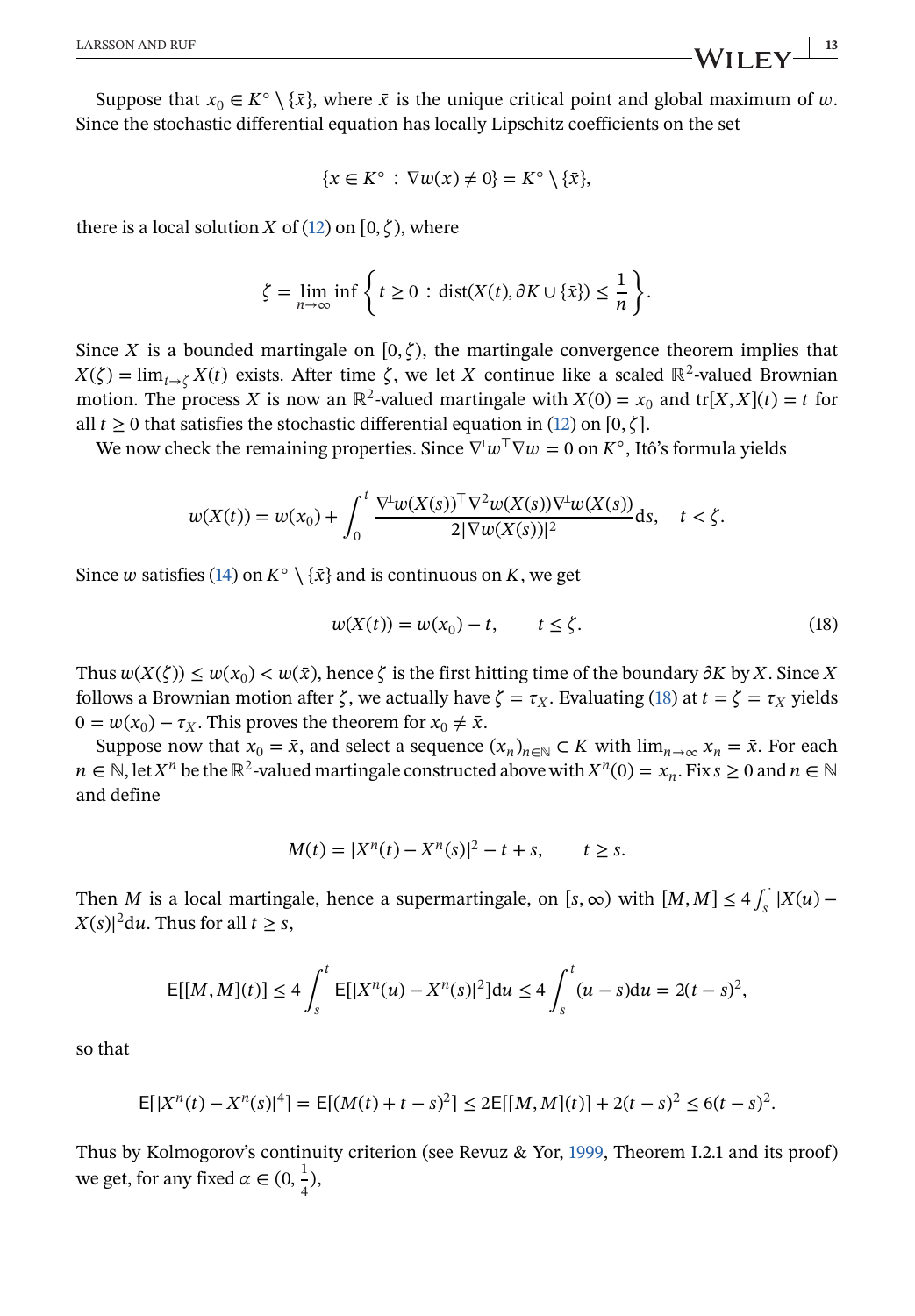<span id="page-13-0"></span>**14 LARSSON AND RUF LARSSON AND RUF** 

$$
\mathsf{E}\!\!\left[\left(\sup_{0\leq s
$$

for some constant *c* that does not depend on  $n \in \mathbb{N}$ .

Since Hölder balls are relatively compact in  $C([0, w(\bar{x})], \mathbb{R}^2)$  by the Arzelà–Ascoli theorem, it follows that the sequence  $(X^n|_{[0,w(\bar{x})]})_{n\in\mathbb{N}}$  is tight in  $C([0, w(\bar{x})], \mathbb{R}^2)$ . Therefore, by Prokhorov's theorem there exists a continuous process Y on  $[0, w(\bar{x})]$  such that a subsequence of  $(X^n|_{[0,w(\bar{x})]})_{n\in\mathbb{N}}$  converges weakly to Y in  $C([0,w(\bar{x})], \mathbb{R}^2)$ . Since  $X^n(t) \in K$  and  $w(X^n(t)) =$  $w(x_n) - t$  for all  $t \in [0, w(x_n)]$  and all  $n \in \mathbb{N}$ , the continuous mapping theorem and the continuity of  $w$  give  $Y(t) \in K$  and

$$
w(Y(t)) = w(\bar{x}) - t \tag{19}
$$

for all  $t \in [0, w(\bar{x})]$ . We now define the process X to be equal to Y on  $[0, w(\bar{x})]$  and then continue like a scaled ℝ<sup>2</sup>-valued Brownian motion. This yields directly  $w(\bar{x}) = \tau_x$ .

It now suffices to show that X on  $[0, w(\bar{x})]$  is a weak solution to [\(12\)](#page-8-0). By Karatzas and Shreve [\(1991,](#page-21-0) Proposition 5.4.6) it is enough to argue that the process

$$
M^f(t) = f(X(t)) - \frac{1}{2} \int_0^t \frac{\nabla^{\perp} w(X(s))^\top \nabla^2 f(X(s)) \nabla^{\perp} w(X(s))}{|\nabla w(X(s))|^2} ds, \qquad t \in [0, w(\bar{x})],
$$

is a martingale for every  $f \in C^{\infty}(\mathbb{R}^2)$ . The continuous mapping theorem implies that  $M^f$  is a martingale whenever f vanishes in a neighborhood of  $\bar{x}$ . Now fix  $s \in (0, w(\bar{x}))$  and a general  $f \in$  $C^{\infty}(\mathbb{R}^2)$ . Let  $g \in C^{\infty}(\mathbb{R}^2)$  coincide with f outside the set  $\{x \in K : w(x) \ge w(\bar{x}) - s\}$  and vanish on  $\{x \in K : w(x) \ge w(\bar{x}) - s/2\}$ , which is a neighborhood of  $\bar{x}$ . In particular,  $M^g$  is a martingale. Moreover, (19) implies that X does not visit the set  $\{x \in K : w(x) > w(\bar{x}) - s\}$  on [s,  $w(\bar{x})$ ]. As a result,  $M^f(t) - M^f(s) = M^g(t) - M^g(s)$  for all  $t \in [s, w(\bar{x})]$ , so that the process  $(M^f(t))_{t \in [s, w(\bar{x})]}$  is a martingale. Since  $s \in (0, w(\bar{x})]$  was arbitrary, this shows that  $(M^f(t))_{t \in (0, w(\bar{x})]}$  is a martingale. The bounded convergence theorem finally implies that  $(M^f(t))_{t\in[0,w(\bar{x})]}$  is a martingale as well. This completes the proof. □

*Remark* 4.4. We can again repeat the observation of Remark [4.2,](#page-11-0) now concerning Theorem [4.3.](#page-11-0) This result can be applied for any closed convex subset of  $\mathbb{R}^2$ , provided that we use the appropriate function w. In particular, assume, for the moment only, that K denotes the unit disk in  $\mathbb{R}^2$ . Then it is easy to check that  $w(x) = 1 - |x|^2$  for all  $x \in K$  solves the corresponding boundary value problem in [\(12\)](#page-8-0). The corresponding stochastic differential equation is [\(9\)](#page-7-0), for which Theorem [4.3](#page-11-0) now yields the existence of a weak solution.

# **4.5 Worst-case time horizon**

Let us summarize where we stand. In the case  $d=3$ , we have used the solution of the arrival time formulation of mean curvature flow to obtain an ℝ<sup>2</sup>-valued martingale X with tr[X, X](t) = t for all  $t > 0$ , whose first exit time from K is deterministic (see Theorem [4.3\)](#page-11-0). This yields the bound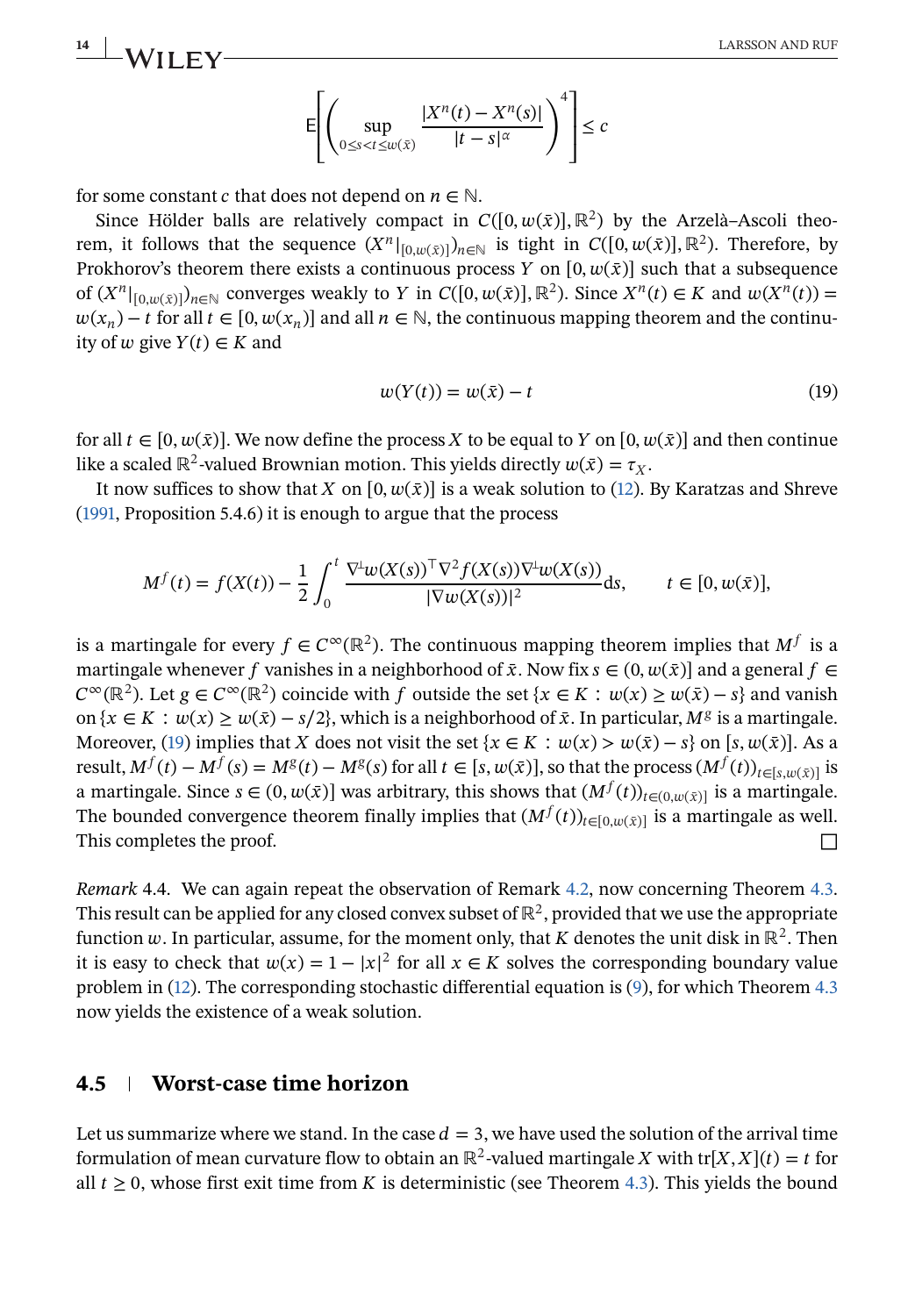<span id="page-14-0"></span> $v(x) \geq w(x)$  for all  $x \in K$ . We will now argue that this bound is optimal, which also shows that X is optimal for the optimization problem on the right hand side of [\(8\)](#page-6-0).

**Theorem 4.5.** *Let be the classical solution of the boundary value problem [\(14\)](#page-8-0) from Theorem [4.1.](#page-10-0) Then*  $w = v$  on K with  $v$  given in [\(8\)](#page-6-0); that is, one has the stochastic representation

$$
w(x) = \sup_X \operatorname{ess} \inf \tau_X, \qquad x \in K,
$$

*where the supremum extends over all* ℝ<sup>2</sup>-valued continuous martingales X with  $X(0) = x$  and  $tr[X, X](t) = t$  for all  $t \geq 0$ , defined on arbitrary stochastic bases.

*Proof.* We use a verification argument. Theorem [4.3](#page-11-0) exhibits, for every  $x_0 \in K$ , a valid martingale X with  $X_0 = x_0$  and ess inf  $\tau_X = w(x_0)$ . We now need to argue that this is the best one can do, so that this martingale is in fact optimal; that is, it remains to show that ess inf  $\tau_x \leq w(x_0)$  for any valid martingale X with  $X_0 = x_0$ .

To this end, fix  $x_0 \in K$  and let X be an ℝ<sup>2</sup>-valued continuous martingale with  $X(0) = x_0$  and tr[X, X](t) = t for all  $t \ge 0$ , defined on a stochastic basis  $(\Omega, \mathcal{F}, (\mathcal{F}_t)_{t>0}, P)$ . We need to prove that ess inf  $\tau_X \leq w(x_0)$ . Since the quadratic variation actually has absolutely continuous trajectories almost surely, we have  $[X, X] = \int_0^1 a(t) dt$  for some predictable  $\mathbb{S}^2_+$ -valued process a with tr(a) = 1. Here  $\mathbb{S}^2_+$  denotes the set of 2 × 2 symmetric positive semidefinite matrices.

Fix now  $\lambda > 1$  and consider the function  $w_{\lambda} : \lambda K \to [0, \infty), x \mapsto \lambda^2 w(x/\lambda)$ . One easily checks that  $w_{\lambda}$  satisfies the boundary value problem in [\(14\)](#page-8-0) with K replaced by  $\lambda K$ . Thanks to the continuity of w and since  $\lambda > 1$  was chosen arbitrarily it now suffices to argue that ess inf  $\tau_X \leq w_\lambda(x_0)$ . We shall use repeatedly that  $\sup_{x \in K} |\nabla w_\lambda(x)| < \infty$  (which follows from the fact that  $\nabla w_\lambda$  is continuous on  $\lambda K$ ).

Let now  $k > 0$  be a constant to be determined later, and define the process

$$
\widetilde{X} = X + k \int_0^{\cdot \wedge \tau_X} a(s) \nabla w_\lambda(X(s)) \mathrm{d} s.
$$

An application of Itô's formula gives

$$
t \le t + w_{\lambda}(X(t)) = w_{\lambda}(x_0) + \int_0^t \nabla w_{\lambda}(X)^\top d\tilde{X} + \int_0^t \left(1 + \frac{1}{2} \operatorname{tr}\left(a(s)\nabla^2 w_{\lambda}(X(s))\right) - k \nabla w_{\lambda}(X(s))^\top a(s)\nabla w_{\lambda}(X(s))\right) ds
$$
\n(20)

for all  $t \leq \tau_X$ .

We now fix  $\varepsilon \in (0,1)$  and claim that there exists  $k > 0$  such that the integrand in the ds-integral on the right hand side of  $(20)$  is bounded from above by  $\varepsilon$ . To this end it suffices to show the existence of  $k > 0$  such that

$$
1 + \frac{1}{2} \operatorname{tr} \left( A \nabla^2 w_\lambda(x) \right) \le \varepsilon + k \nabla w_\lambda(x)^\top A \nabla w_\lambda(x) \tag{21}
$$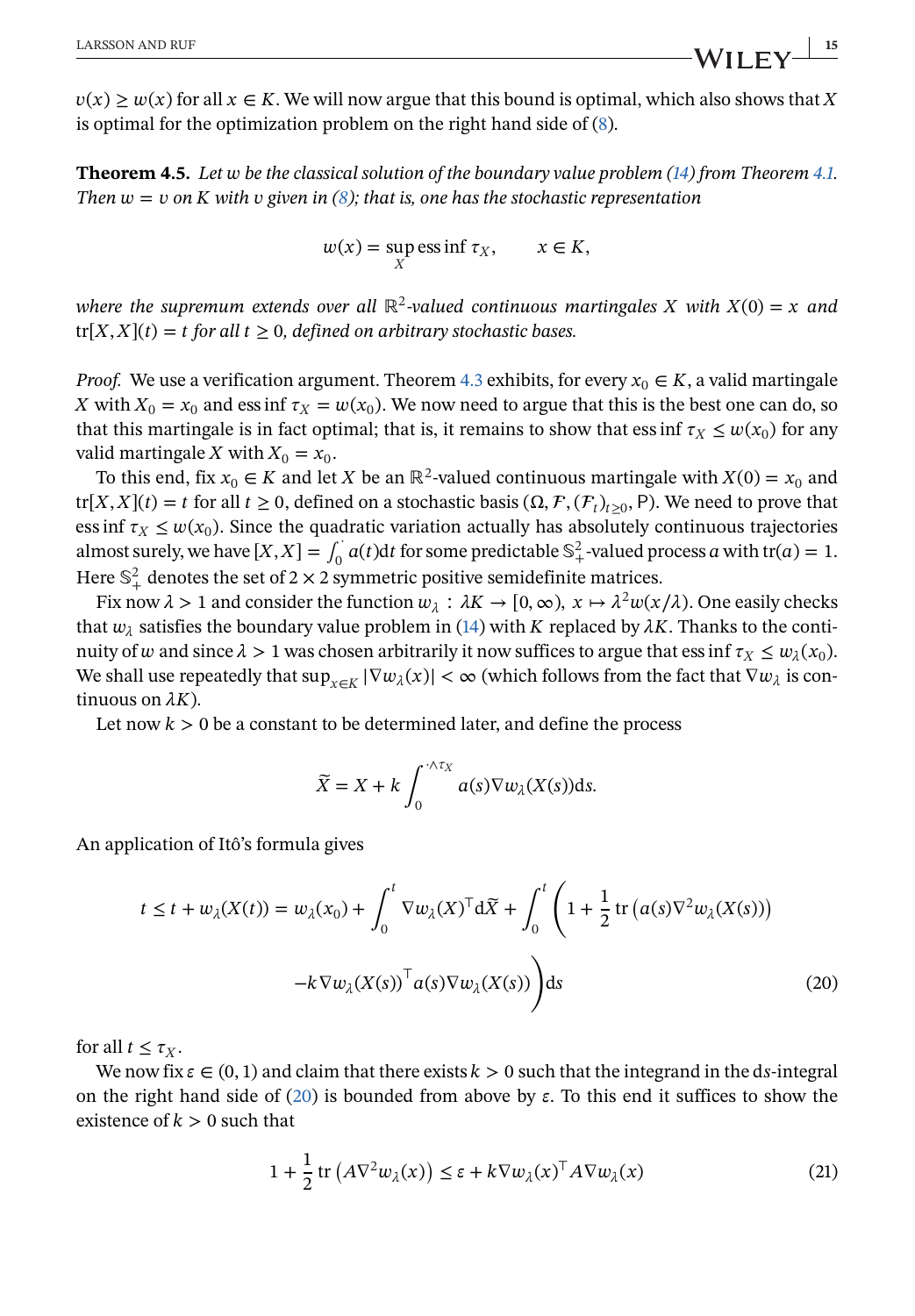for all  $(x, A) \in K \times S^2$  with tr $(A) = 1$ . Let us argue by contradiction and assume that no such k exists. Then, since  $\nabla^2 w_\lambda$  is bounded on K, there exists a sequence  $(x_n, A_n)_{n \in \mathbb{N}} \subset K \times \mathbb{S}^2_+$  such that tr( $A_n$ ) = 1,  $\lim_{n\to\infty} \nabla w_\lambda(x_n)^\top A_n \nabla w_\lambda(x_n) = 0$ , and  $1 + (1/2) \text{tr}(A_n \nabla^2 w_\lambda(x_n)) > \varepsilon$ . After passing to a subsequence, we have  $\lim_{n\to\infty} x_n = \tilde{x}$  and  $\lim_{n\to\infty} A_n = A$  for some  $(\tilde{x}, A) \in K \times \mathbb{S}^2_+$  with

$$
\text{tr}(A) = 1, \qquad \nabla w_{\lambda}(\widetilde{x})^{\top} A \nabla w_{\lambda}(\widetilde{x}) = 0, \qquad \text{and} \qquad 1 + \frac{1}{2} \text{tr}(A \nabla^2 w_{\lambda}(\widetilde{x})) \ge \varepsilon. \tag{22}
$$

Let us first argue that  $\nabla w_{\lambda}(\tilde{x}) \neq 0$ . If  $\nabla w_{\lambda}(\tilde{x}) = 0$  then  $\nabla^2 w_{\lambda}(\tilde{x}) = -2I$  by Theorem [4.1](#page-10-0) (recall also Remark [4.2\)](#page-11-0), contradicting the first and last equality in (22). Hence we have  $|\nabla w_{\lambda}(\tilde{x})| \neq 0$ . This forces rank(A) = 1 and then  $A = \nabla^{\perp} w_{\lambda}(\tilde{x}) \nabla^{\perp} w_{\lambda}(\tilde{x})^{\top} / |\nabla w_{\lambda}(\tilde{x})|^2$ . Thus, the last equality of (22) becomes

$$
1 + \frac{\nabla^{\perp} w_{\lambda}(\widetilde{x})^{\top} \nabla^2 w_{\lambda}(\widetilde{x}) \nabla^{\perp} w_{\lambda}(\widetilde{x})}{|\nabla w_{\lambda}(\widetilde{x})|^2} \geq \varepsilon.
$$

This contradicts the fact that  $w_{\lambda}$  solves the boundary value problem in [\(14\)](#page-8-0) (with K replaced by  $K_{\lambda}$ ).

We now argue that  $(1 - \varepsilon)$  ess inf  $\tau_X \leq w_\lambda(x_0)$ . Since  $\varepsilon > 0$  was arbitrary, this will complete the proof. With  $k$  as determined in the previous paragraph,  $(20)$  and  $(21)$  yield

$$
(1 - \varepsilon)t - w_{\lambda}(x_0) \le \int_0^t \nabla w_{\lambda}(X)^\top d\tilde{X}, \qquad t \le \tau_X.
$$

Consider now the strictly positive stochastic exponential  $Z$ , given by the stochastic differential equation

$$
Z = 1 - k \int_0^{\sqrt{x_X}} Z \nabla w_\lambda(X)^\top dX.
$$

Since ess inf  $\tau_X < \infty$  and  $\nabla w_\lambda$  is bounded on K, Novikov's condition shows that Z is a martingale on [0, ess inf  $\tau_X$ ]. Let Q be the probability measure on  $\mathcal{F}_{\text{ess inf } \tau_X}$  induced by  $Z_{\text{ess inf } \tau_X}$ . Under Q,  $\int_0^\cdot \nabla w_\lambda(X)^\top d\tilde{X}$  is a local martingale on [0, ess inf  $\tau_X$ ] bounded from below, hence a supermartingale. Consequently,

$$
(1 - \varepsilon) \operatorname{ess} \inf \tau_X - w_\lambda(x_0) \leq E_Q \left[ \int_0^{\operatorname{ess} \inf \tau_X} \nabla w_\lambda(X)^\top d\widetilde{X} \right] \leq 0,
$$

yielding the claim. This completes the proof.  $\Box$ 

We have now argued that  $v(x) = w(x)$  for all  $x \in K$ , where v is given in [\(8\)](#page-6-0) and w denotes the arrival time function of the mean curvature flow provided by Theorem [4.1.](#page-10-0) Thanks to the observations in Subsection [4.1](#page-5-0) we thus have  $T_* = \sup_{x \in K} w(x)$ . While an explicit expression for w is not available, its maximal value can be computed using Gage and Hamilton [\(1986,](#page-21-0) Lemma 3.1.7). It is observed there that the area  $A$  enclosed by a smooth simple closed curve that flows by mean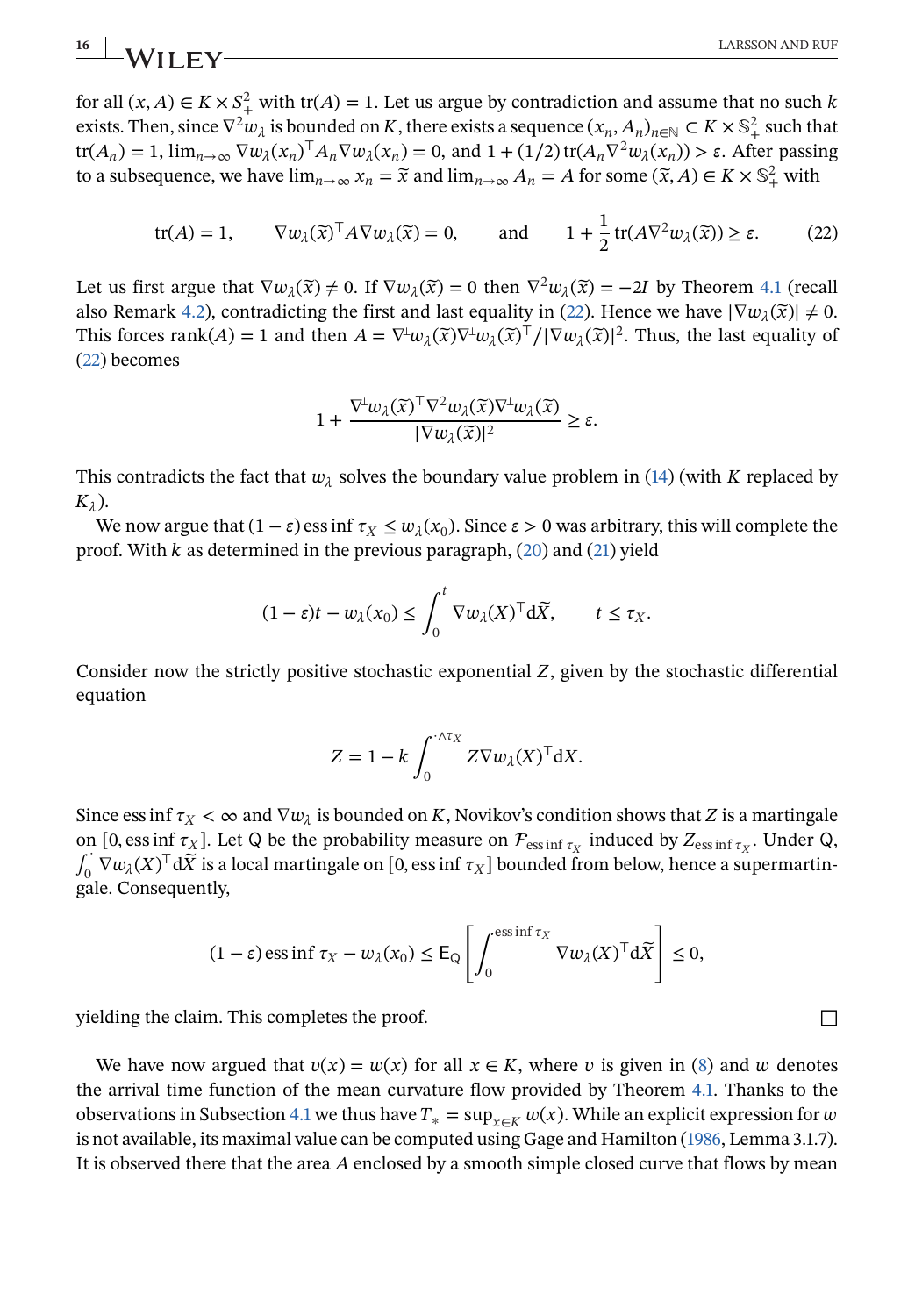<span id="page-16-0"></span>curvature satisfies

$$
\frac{\mathrm{d}A(t)}{\mathrm{d}t} = -2\pi.
$$

The extinction time of the flow is therefore  $A(0)/2\pi$ , which is the time it takes until the area becomes zero. In our case, the initial contour is not smooth. However, the arguments in the proof of Theorem [4.1](#page-10-0) show that it immediately becomes smooth under the mean curvature flow, and it follows that the formula for the extinction time is still valid. Since  $w$  is twice the arrival time of the mean curvature flow we obtain

$$
w(0) = \max_{x \in K} w(x) = 2 \frac{\text{area}(K)}{2\pi} = \frac{\text{area}(\Delta^3)}{\pi} = \frac{\sqrt{3}}{2\pi} \approx 0.28,
$$

where the first equality holds due to Remark [4.2,](#page-11-0) and the two areas coincide due to the isometry property of  $U: \Delta^d \to K$  (see Subsection [4.1\)](#page-5-0). We arrive at the following result.

**Theorem 4.6.** *If*  $d = 3$ *, then the smallest time horizon beyond which any sufficiently volatile market admits relative arbitrage is*

$$
T_* = \frac{\sqrt{3}}{2\pi} \approx 0.28.
$$

Note in particular that the true value of  $T_*$  lies strictly between the previously best known lower and upper bounds 1∕6 and 2∕3; see the end of Section [2.](#page-2-0)

### **5**  $\blacksquare$  **THE GENERAL CASE**  $d \geq 3$  AND MINIMUM CURVATURE FLOW

We now turn to the general case  $d \geq 3$ . The representation of  $T_*$  in Theorem [3.1](#page-4-0) is still valid, and we approach it via the value function  $u$  in [\(6\)](#page-5-0). Again,  $u$  can be characterized as the solution of a partial differential equation, but one that is more complicated than in the case  $d = 3$ . There are two essential differences.

First, it turns out that u no longer vanishes on the (relative) boundary of  $\Delta^d$ . To see why, imagine a market  $\mu$  that hits the interior of a (d – 1)-dimensional boundary face of  $\Delta^d$ . If  $d \geq 4$ , the construction in Subsection [4.2](#page-7-0) shows that an optimal market will not immediately exit  $\Delta^{d}$ , but instead spend some deterministic amount of time on this boundary face. This affects how we deal with boundary conditions.

Second, the equation itself no longer describes the arrival time of the mean curvature flow. Instead, it corresponds to another flow that we call the *minimum curvature flow*, which is more degenerate than the mean curvature flow. This flow is closely related to the *codimension-* $(d - 1)$ *mean curvature flow* of Ambrosio and Soner [\(1996\)](#page-20-0).

As in Subsection [4.1,](#page-5-0) we use an affine isometry  $U:\mathbb{R}^d \to \mathbb{R}^{d-1}$  to identify  $\Delta^d$  with a polytope  $K \subset \mathbb{R}^{d-1}$  with nonempty interior  $K^{\circ} \neq \emptyset$ . Then  $u(y) = v(Uy)$  for all  $y \in \Delta^d$ , where

$$
v(x) = \sup \begin{cases} \text{ess inf } \tau_X : & X \text{ is an } \mathbb{R}^{d-1} - \text{ valued continuous martingale with} \\ & X(0) = x \text{ and } \text{tr}[X, X](t) = t \text{ for all } t \ge 0 \end{cases}
$$
 (23)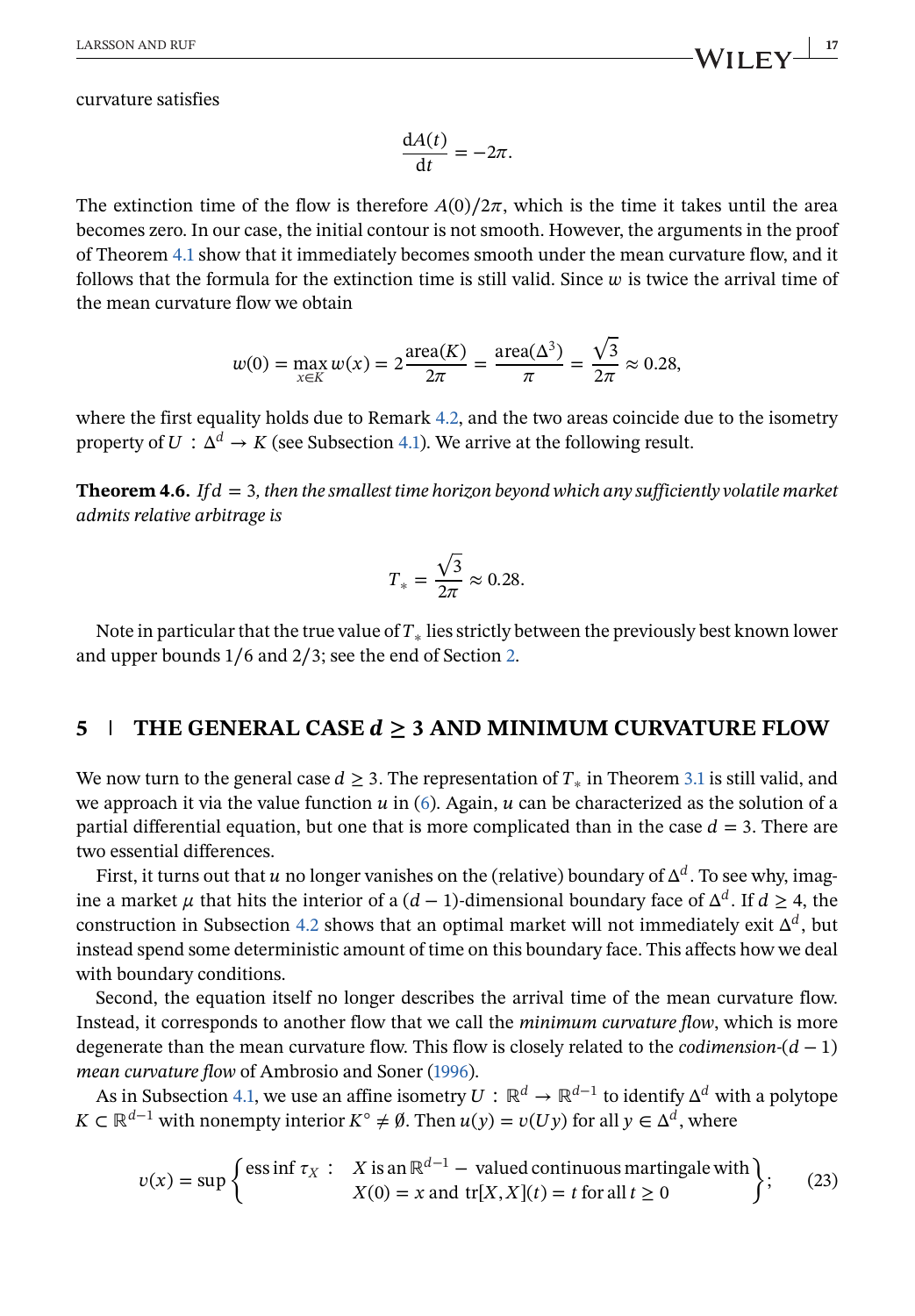here  $\tau_X$  denotes the first exit time of X from K. Let us now describe heuristically how to obtain the partial differential equation satisfied by  $v$ .

Consider an ℝ<sup>d-1</sup>-valued continuous martingale X with tr[X, X](t) = t for all  $t > 0$ . Its quadratic variation can be written

$$
[X,X] = \int_0^1 a(s) \mathrm{d}s
$$

for some  $\mathbb{S}_{+}^{d-1}$ -valued process  $(a(t))_{t\geq0}$  with tr  $a(t) = 1$  for all  $t \geq 0$ . For the sake of discussion, suppose v is  $C^2$ . Suppose also that v is zero on  $\partial K$ , so that  $v(X(\tau_X)) = 0$ . (In reality this only holds for strictly convex domains. Nevertheless, it still produces correct heuristics, basically because  $v(X(\tau_X)) = 0$  still holds for the optimal choice of X.) Itô's formula then yields

$$
\tau_X = \nu(X(0)) + \int_0^{\tau_X} \nabla \nu(X)^\top dX + \int_0^{\tau_X} \left(1 + \frac{1}{2} \operatorname{tr} \left( a(t) \nabla^2 \nu(X(t)) \right) \right) dt.
$$

We look for choices of X that lead to deterministic lower bounds on  $\tau_X$ . To do so, we focus on those *K* for which the stochastic integral above vanishes, that is,  $\nabla v(X(t))$ <sup>T</sup>d $X(t) = 0$  for all  $t \in [0, \tau_X]$ . That is, we require that  $a\nabla v(X) = 0$ . We then obtain

$$
\tau_X = \nu(X(0)) + \int_0^{\tau_X} \left( 1 + \frac{1}{2} \operatorname{tr} (a(t) \nabla^2 \nu(X(t))) \right) dt
$$
  
 
$$
\leq \nu(X(0)) + \int_0^{\tau_X} \left( 1 - F(\nabla \nu(X(t)), \nabla^2 \nu(X(t))) \right) dt,
$$

where for any  $p \in \mathbb{R}^{d-1}$  and  $M \in \mathbb{S}^{d-1}$  we define

$$
F(p, M) = \inf \left\{ -\frac{1}{2} \operatorname{tr}(aM) : a \in \mathbb{S}_+^{d-1}, \operatorname{tr}(a) = 1, \, ap = 0 \right\}.
$$
 (24)

This suggests that  $v$  should satisfy the partial differential equation

$$
F(\nabla u, \nabla^2 u) = 1. \tag{25}
$$

Indeed, in this case we obtain ess inf  $\tau_X \leq \tau_X \leq v(X(0))$ , and if additionally  $a(t)$  achieves the infimum in (24) with  $p = \nabla v(X(t))$  and  $M = \nabla^2 v(X(t))$ , we obtain  $\tau_X = v(X(0))$ . This heuristic reasoning makes the following theorem plausible. The rigorous proof is more involved, and can be found in the companion paper Larsson and Ruf [\(2020\)](#page-21-0).

**Theorem 5.1.** *For*  $d \geq 3$ *, the value function*  $v$  *in* [\(23\)](#page-16-0) *is the unique continuous (on K) viscosity solution of (25) in*  $K^{\circ}$  *with zero boundary condition (in the viscosity sense). Moreover, v is quasiconcave, vanishes on the vertices and boundary lines of K, and is strictly positive elsewhere in K.* 

*Proof.* Existence and uniqueness in the class of upper semicontinuous viscosity solutions follows from Larsson and Ruf [\(2020,](#page-21-0) Theorem 1.2). Continuity on  $K$  follows from Larsson and Ruf (2020,

<span id="page-17-0"></span>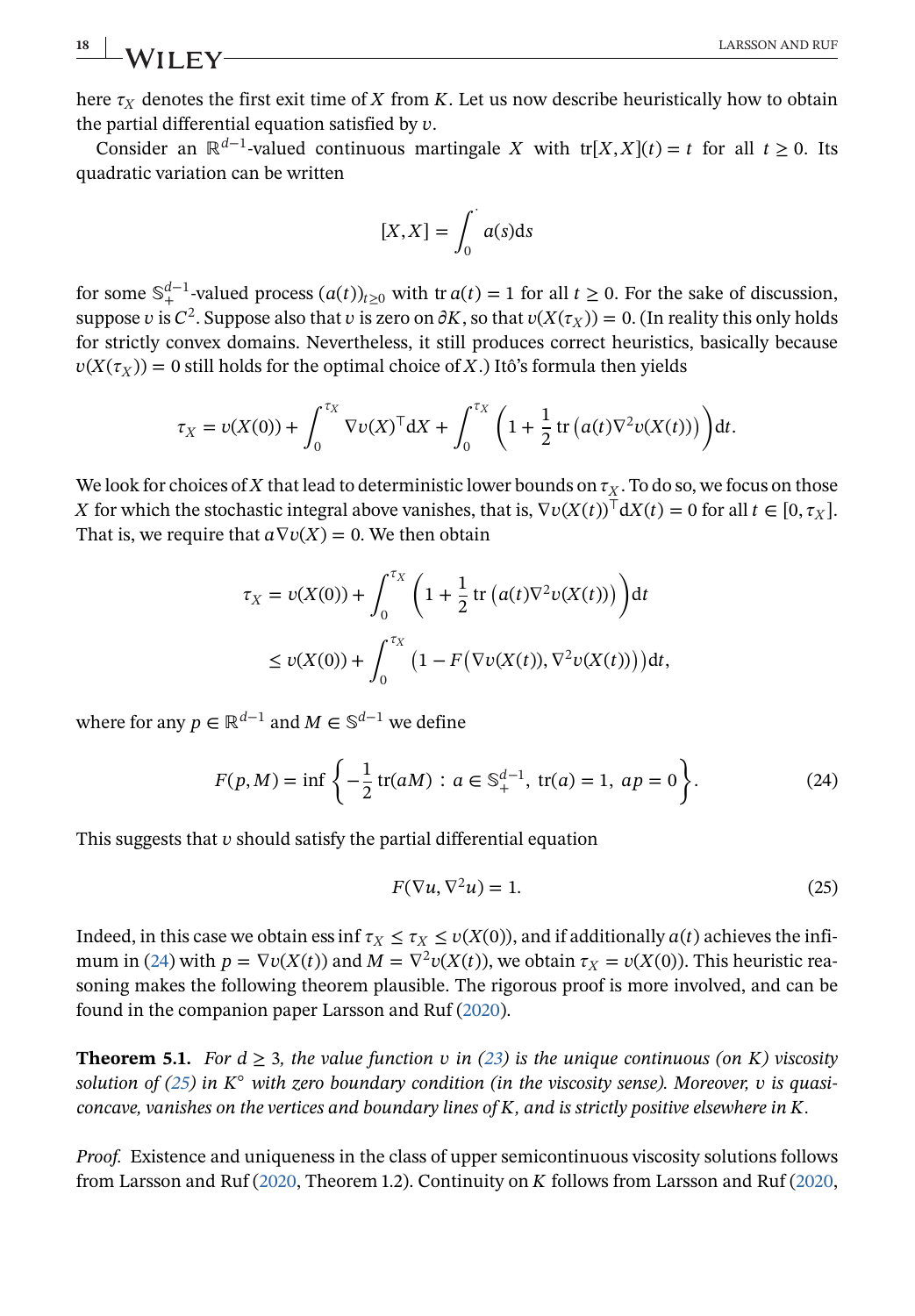Theorem 1.4 and Corollary 5.9). The remaining statements follow from Larsson and Ruf [\(2020,](#page-21-0) Theorem 1.3).  $\Box$ 

We will not delve into the technical aspects of this theorem here, nor its connection to the minimum curvature flow; details are available in Larsson and Ruf [\(2020\)](#page-21-0). For completeness we nonetheless give the relevant definition of viscosity solution. A bounded function  $u: K \to \mathbb{R}$  is called a viscosity subsolution of  $(25)$  in  $K^{\circ}$  if

$$
(\bar{x}, \varphi) \in K^{\circ} \times C^2(\mathbb{R}^{d-1})
$$
 and  
\n $(u^* - \varphi)(\bar{x}) = \max_K(u^* - \varphi)$   $\implies$   $F_*(\nabla \varphi(\bar{x}), \nabla^2 \varphi(\bar{x})) \le 1$ ,

where an upper (lower) star denotes upper (lower) semicontinuous envelope. We say that  $u$  has zero boundary condition (in the viscosity sense) if

$$
(\bar{x}, \varphi) \in \partial K \times C^2(\mathbb{R}^{d-1}) \text{ and } \left\{ (u^* - \varphi)(\bar{x}) = \max_K(u^* - \varphi) \right\} \implies F_*(\nabla \varphi(\bar{x}), \nabla^2 \varphi(\bar{x})) \le 1 \text{ or } u^*(\bar{x}) \le 0.
$$

The function  $u$  is said to be a viscosity supersolution in  $K^{\circ}$  with zero boundary condition if the above properties hold with  $u^*, F_*, \max, \le$  replaced by  $u_*, F^*, \min, \ge$ . It is a viscosity solution in  $K^{\circ}$  with zero boundary condition if it is both a viscosity sub- and supersolution in  $K^{\circ}$  with zero boundary condition.

*Remark* 5.2. Consider the case  $d = 3$ . For any  $p \in \mathbb{R}^2 \setminus \{0\}$ , if  $a \in \mathbb{S}^2_+$  satisfies  $ap = 0$ , then rank(a)  $\leq 1$  and we must have  $a = qq^{\top}$  for some  $q \in \mathbb{R}^2$  orthogonal to p. If in addition tr(a) = 1 then  $|q| = 1$ . Thus, in view of [\(24\)](#page-17-0), provided  $\nabla u \neq 0$ , we obtain

$$
F(\nabla u, \nabla^2 u) = -\frac{\nabla^{\perp} u^{\top} \nabla^2 u \nabla^{\perp} u}{2|\nabla u|^2},
$$

and [\(25\)](#page-17-0) reduces to the partial differential equation in [\(14\)](#page-8-0).

*Remark* 5.3. Recall that  $K = U(\Delta^d)$  for an affine isometry  $\mathbb{R}^d \to \mathbb{R}^{d-1}$ . Let us assume that U maps  $(1/d)$ 1 to the origin, so that K is  $(d-1)$ -dimensional polytope centered at the origin. It is worth noting that the function  $Q(x) = \frac{d-1}{d} - |x|^2$  is nonnegative on K and is the solution of the partial differential equation

$$
\inf \left\{ -\frac{1}{2} \operatorname{tr} (a \nabla^2 u) : a \in \mathbb{S}_+^{d-1}, \ \operatorname{tr} (a) = 1 \right\} = 1
$$

in  $K^{\circ}$  with zero boundary condition (in the viscosity sense). This equation is similar but not identical to [\(25\)](#page-17-0). It can be shown that it is the dynamic programming equation corresponding to the control problem

$$
\sup \left\{ \begin{aligned} &\mathsf{E}[\tau_X] : & \text{X is an } \mathbb{R}^{d-1} - \text{valued continuous martingale with} \\ & X(0) = x \text{ and } \text{tr}[X, X](t) = t \text{ for all } t \ge 0 \end{aligned} \right\},
$$

where the expected exit time is maximized, rather than the essential infimum.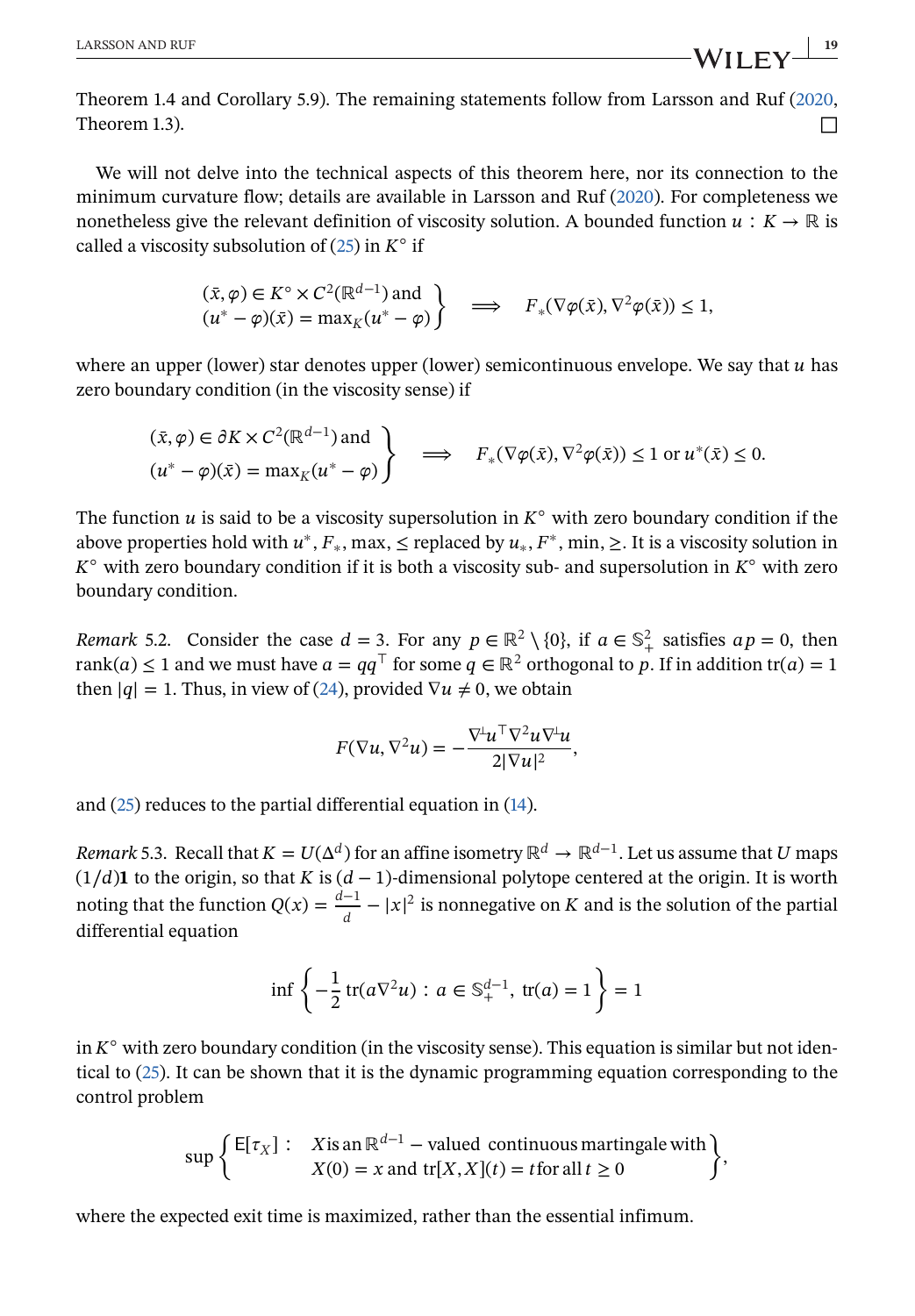<span id="page-19-0"></span>

**FIGURE 5** The various regimes for existence of relative arbitrage in the case  $d = 3$ 

### **6 CONCLUSION AND OPEN PROBLEMS**

Let us summarize our findings. For sufficiently volatile markets with  $d=3$  assets, we have shown that relative arbitrage always exists beyond the critical time horizon  $T_* = \frac{\sqrt{3}}{2\pi}$ , but not always before  $T_*$ . The value of  $T_*$  is determined by analyzing the arrival time function of mean curvature flow in the plane. In general for  $d \geq 3$ , the critical time horizon  $T_*$  is determined through a partial differential equation connected to minimum curvature flow, which happens to coincide with the mean curvature flow for  $d = 3$ .

We conclude with four open problems.

• We have seen that in any sufficiently volatile market with  $d=3$  assets, the portfolio generating function  $Q(x) = 1 - |x|^2$  generates relative arbitrage over [0, T] for any  $T > \frac{2}{3}$ . However, rela-

tive arbitrage exists already for  $T \in (\frac{\sqrt{3}}{2\pi}, \frac{2}{3})$  $\frac{2}{3}$ ] (see Figure 5). What does the arbitrage strategy look like for these intermediate time horizons? Is there a portfolio generating function that works in every sufficiently volatile market? More generally, does there exist a single path-dependent strategy  $\theta = (\theta(t, (\mu(s))_{s \le t}))_{t \in [0,T]}$  that generates arbitrage over the time horizon  $[0,T]$  with  $T \in (\frac{\sqrt{3}}{2\pi}, \frac{2}{3})$  $\frac{2}{3}$ , in any sufficiently volatile market? Or is the arbitrage strategy inherently model dependent? We remark that the arrival time function  $w$  of the mean curvature flow will not yield such a portfolio generating function. This is because it fails to be concave near the vertices of the triangle.

- We have not provided any numerical values for  $T_*$  in dimension  $d > 3$ . Can one use numerics to produce quantitative bounds? In particular, lower (upper) bounds can be obtained by searching for explicit subsolutions (supersolutions) of [\(25\)](#page-17-0).
- In Definition [2.3](#page-3-0) we defined a sufficiently volatile market in terms of tr[ $\mu$ ,  $\mu$ ]. This is neither the only possible definition, nor the most natural. It can be generalized as follows.

**Definition 6.1.** Given a portfolio generating function  $G$ , a market  $\mu$  is called  $G$ -sufficiently volatile if  $\Gamma^G$  in [\(3\)](#page-3-0) is well defined and satisfies  $\Gamma^G(t) \ge t$  for all  $t \ge 0$ .

• The condition [\(2\)](#page-1-0) arises by taking  $G(x) = Q(x) = 1 - |x|^2$ . But there are other choices. For instance, one could take the *entropy function*  $G_1(x) = -\sum_{i=1}^d x_i \log x_i$ , or the *geometric average*  $G_2(x) = \prod_{i=1}^d x_i^{1/d}$ . For a given choice of G, one can then ask: what is the smallest time horizon beyond which relative arbitrage is possible in any G-sufficiently volatile market? If  $G=G_2$ , then  $|G|_{\partial \Delta^d} = 0$  and the answer seems to be that the critical time horizon is max $_{v \in \Delta^d} G_2(y) = 1/d;$ see also Fernholz et al. [\(2018,](#page-21-0) Remark 6.18). If  $G = G_1$ , then G-sufficiently volatile markets are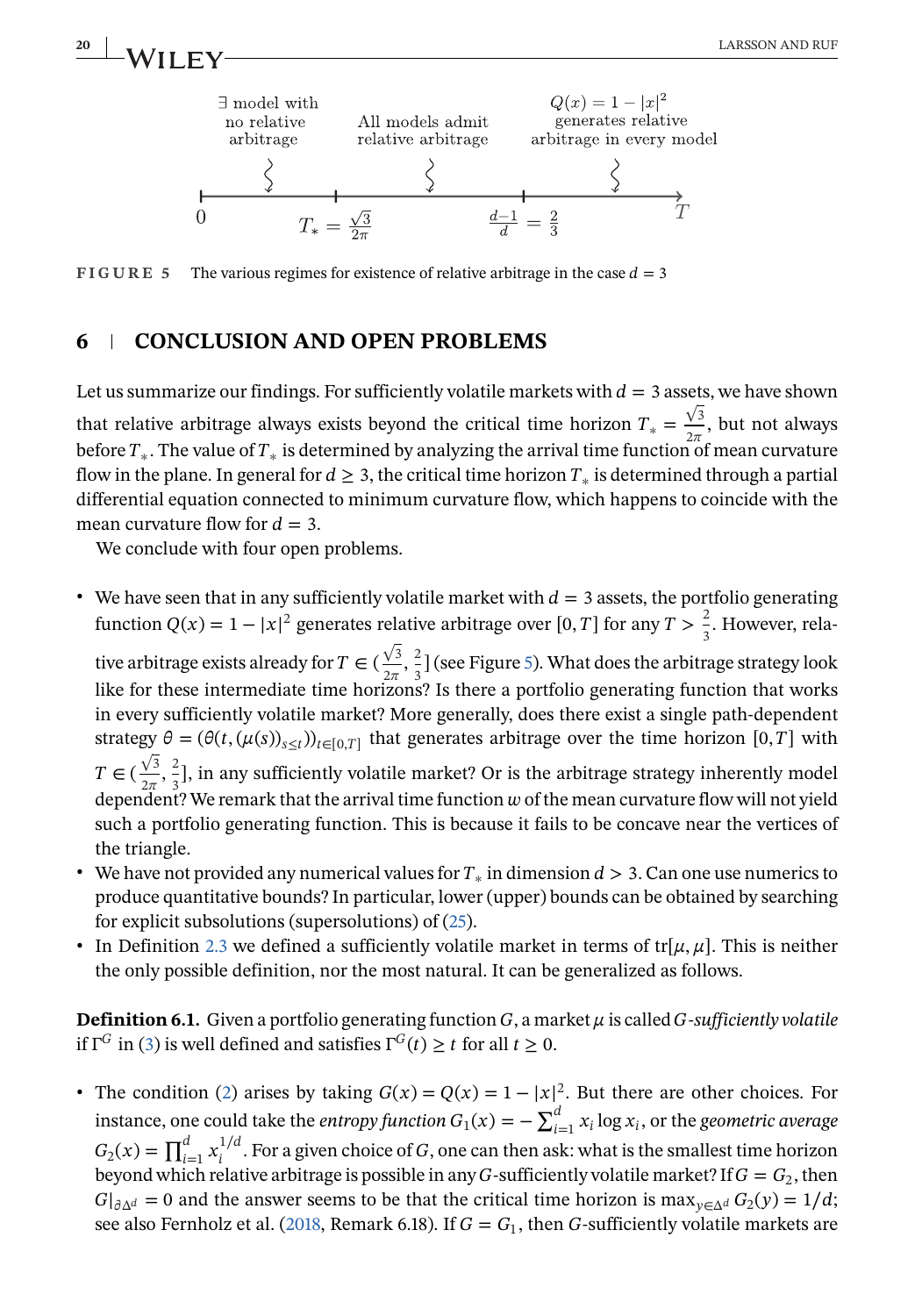<span id="page-20-0"></span>those that satisfy [\(1\)](#page-0-0). It remains an open problem how to determine the critical time horizon for relative arbitrage across  $G_1$ -sufficiently volatile markets (or other choices of G other than Q and  $G<sub>2</sub>$ ). We conjecture that the arguments in this paper can be adapted to answer this open problem, and might lead to new geometric flows. In this context, let us also mention Pal and Wong [\(2018\)](#page-21-0), who consider the geometries corresponding to different portfolio generating functions. ∙ Expanding on the previous question, one might ask how to use additional statistical knowledge about the market to further bound the smallest time beyond which relative arbitrage is possible in any such market. For example, assume  $d=3$  and restrict focus to sufficiently volatile markets that are in addition diverse, that is, max<sub>i=1,2,3</sub>  $\mu_i \leq 1-\delta$  for some  $\delta \in (0,1/2)$ . What is the minthat are in addition diverse, that is,  $\max_{i=1,2,3} \mu_i \le 1 - \sigma$  for some  $\sigma \in (0, 1/2)$ . What is the finin-<br>imum time horizon now? Clearly, it is smaller than  $\sqrt{3}/(2\pi)$ . For this setup, when  $d = 3$  and the markets are diverse, the answer is easy thanks to Remark [4.2](#page-11-0) and the observations before Theorem [4.6.](#page-16-0) One only needs to compute the area of the region  $\widetilde{K} = \{x \in \Delta^3 : \max_i x_i \leq 1 - \delta\}$ , 1 neorem 4.6. One only needs to compute the area of the i<br>which is  $\sqrt{3}(1-3\delta^2)/2$ . This yields the minimum time

$$
\frac{1}{\pi} \text{area}(\widetilde{K}) = \frac{\sqrt{3}}{2\pi} (1 - 3\delta^2).
$$

#### **ACKNOWLEDGMENT**

Part of this research was completed while we visited I. Karatzas at Columbia University, whom we thank for his hospitality. We also would like to thank A. Banner, B. Fernholz, M. Shkolnikov, V. Papathanakos, and especially I. Karatzas and M. Soner for helpful discussions. We are grateful to two anonymous referees for their careful reading and insightful comments.

Data sharing not applicable to this article as no datasets were generated or analyzed during the current study.

Open access funding enabled and organized by Projekt DEAL.

#### **ORCID**

*Johannes Ruf* <https://orcid.org/0000-0003-3616-2194>

#### **REFERENCES**

- Ambrosio, L., & Soner, H. M. (1996). Level set approach to mean curvature flow in arbitrary codimension. *Journal of Differential Geometry*, *43*(4), 693–737. ISSN 0022-040X. [http://projecteuclid.org/euclid.jdg/1214458529.](http://projecteuclid.org/euclid.jdg/1214458529)
- Banner, A., & Fernholz, D. (2008). Short-term relative arbitrage in volatility-stabilized markets. *Annals of Finance*, *4*(4), 445–454.
- Buckdahn, R., Cardaliaguet, P., & Quincampoix, M. (2001). A representation formula for the mean curvature motion. *Siam Journal on Mathematical Analysis*, *33*(4), 827–846. ISSN 0036-1410. [https://doi.org/10.1137/](https://doi.org/10.1137/S0036141000380334) [S0036141000380334.](https://doi.org/10.1137/S0036141000380334)
- Chen, Y. G., Giga, Y., & Goto, S. (1991). Uniqueness and existence of viscosity solutions of generalized mean curvature flow equations. *Journal of Differential Geometry*, *33*(3), 749–786. ISSN 0022-040X. [http://projecteuclid.org/](http://projecteuclid.org/euclid.jdg/1214446564) [euclid.jdg/1214446564.](http://projecteuclid.org/euclid.jdg/1214446564)
- Colding, T. H., & Minicozzi, II, W. P. (2016). Differentiability of the arrival time. *Communications on Pure and Applied Mathematics*, *69*(12), 2349–2363. ISSN 0010-3640. [https://doi.org/10.1002/cpa.21635.](https://doi.org/10.1002/cpa.21635)
- Delbaen, F., & Schachermayer, W. (1995). The existence of absolutely continuous local martingale measures. *The Annals of Applied Probability*, *5*(4), 926–945. ISSN 1050-5164. [http://links.jstor.org/sici?sici=1050-5164\(199511\)5:](http://links.jstor.org/sici%3Fsici=1050-5164%28199511%295%3A4%3C926%3ATEOACL%3E2.0.CO;2-5origin=MSN) 4%3C926:TEOACL⟩[2.0.CO;2-5&origin=MSN.](http://links.jstor.org/sici%3Fsici=1050-5164%28199511%295%3A4%3C926%3ATEOACL%3E2.0.CO;2-5origin=MSN)
- Evans, L. C., & Spruck, J. (1991). Motion of level sets by mean curvature. I. *Journal of Differential Geometry*, *33*(3), 635–681. ISSN 0022-040X. [http://projecteuclid.org/euclid.jdg/1214446559.](http://projecteuclid.org/euclid.jdg/1214446559)
- Evans, L. C., & Spruck, J. (1992). Motion of level sets by mean curvature. III. *The Journal of Geometric Analysis*, *2*(2), 121–150. ISSN 1050-6926. [https://doi.org/10.1007/BF02921385.](https://doi.org/10.1007/BF02921385)